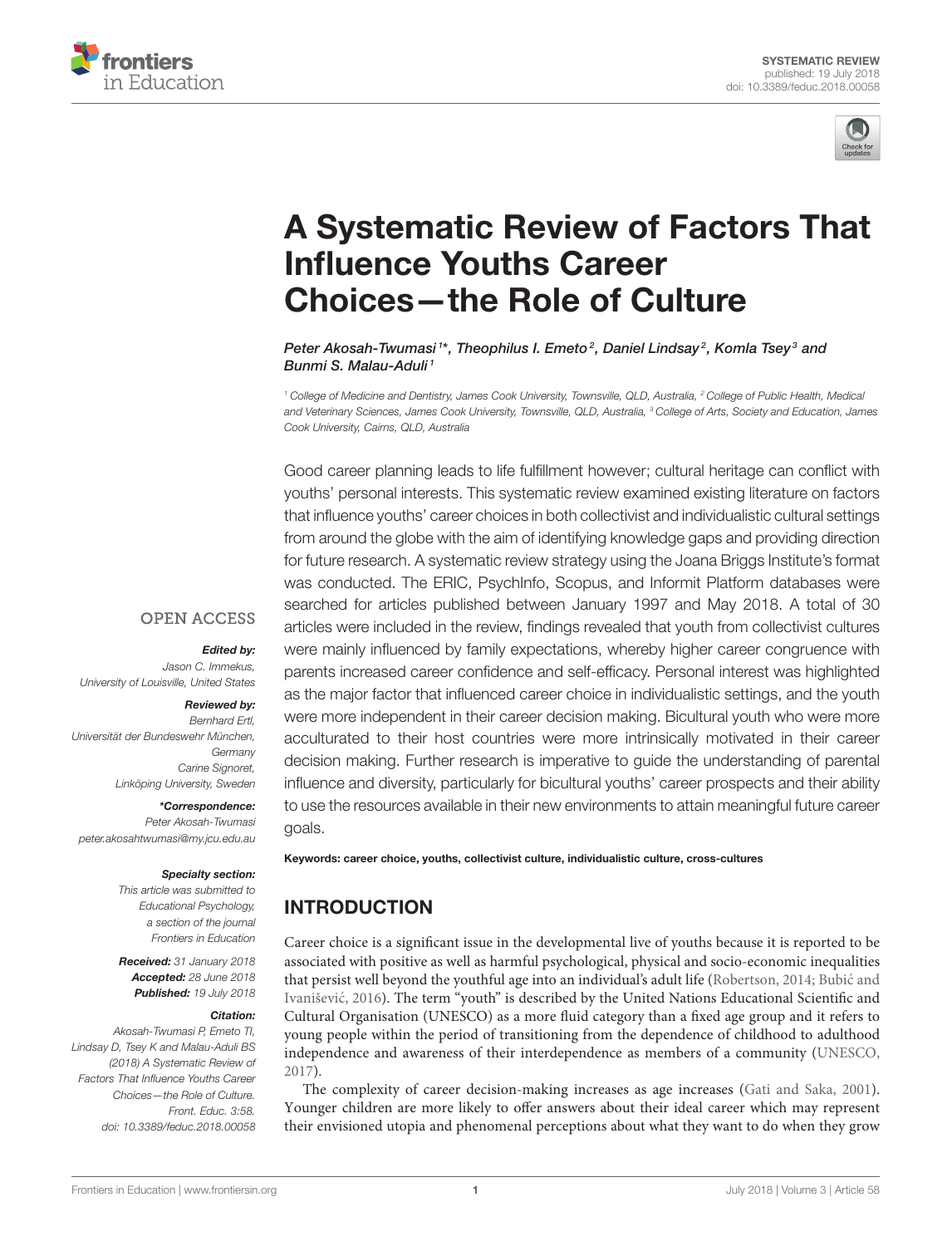up [\(Howard and Walsh, 2011\)](#page-14-2). As children get older, they are more likely to describe their career choice as a dynamic interplay of their developmental stages and the prevailing environmental circumstances [\(Howard and Walsh, 2011\)](#page-14-2). Youth career decision-making is required to go through a process of understanding by defining what they want to do and exploring a variety of career options with the aid of guidance and planning [\(Porfeli and Lee, 2012\)](#page-14-3). Proper handling of the process affirms individual identity and fosters wellbeing, job satisfaction and stability [\(Kunnen, 2013\)](#page-14-4).

Many theoretical models have been proposed to explain the process of career development and decision-making, one of which is the Social Cognitive Career Theory (SCCT) by [Lent et al. \(1994\)](#page-14-5). According to the SCCT, career development behaviors are affected by three social cognitive processes self-efficacy beliefs, outcome expectations and career goals and intentions which interplay with ethnicity, culture, gender, socioeconomic status, social support, and any perceived barriers to shape a person's educational and career trajectories [\(Lent et al.,](#page-14-6) [2000;](#page-14-6) [Blanco, 2011\)](#page-13-2). This emphasizes the complex interplay between the personal aspirations of youths in their career choices and decision-making and the external influences which act upon them. [Carpenter and Foster \(1977\)](#page-13-3) postulated that the earlier experiences and influences which individuals are exposed to form the bedrock of how they conceive their career aspirations [\(Carpenter and Foster, 1977\)](#page-13-3). These authors' assertion lends support to the tenets of SCCT and they have developed a three-dimensional framework to classify the factors that influence career choice. Carpenter and Foster proposed that all career-influencing factors derive from either intrinsic, extrinsic, or interpersonal dimensions. They referred to the intrinsic dimension as a set of interests related to a profession and its role in society. Extrinsic refers to the desire for social recognition and security meanwhile the interpersonal dimension is connected to the influence of others such as family, friends, and teachers [\(Carpenter and Foster, 1977\)](#page-13-3).

Further exploration by other researchers reveal that youth who are motivated by intrinsic factors are driven by their interests in certain professions, and employments that are personally satisfying [\(Gokuladas, 2010;](#page-13-4) [Kunnen, 2013\)](#page-14-4). Therefore, intrinsic factors relate to decisions emanating from self, and the actions that follow are stimulated by interest, enjoyment, curiosity or pleasure and they include personality traits, job satisfaction, advancement in career, and learning experiences (Ryan and Deci, [2000;](#page-14-7) [Kunnen, 2013;](#page-14-4) [Nyamwange, 2016\)](#page-14-8). Extrinsic factors revolve around external regulations and the benefits associated with certain occupations [\(Shoffner et al., 2015\)](#page-14-9). Prestigious occupations, availability of jobs and well-paying employments have also been reported to motivate youth career decisionmaking [\(Ryan and Deci, 2000\)](#page-14-7). Consequently, extrinsically motivated youth may choose their career based on the fringe benefits associated with a particular profession such as financial remuneration, job security, job accessibility, and satisfaction [\(Ryan and Deci, 2000;](#page-14-7) [Edwards and Quinter, 2011;](#page-13-5) [Bakar et al.,](#page-13-6) [2014\)](#page-13-6). Interpersonal factors encompass the activities of agents of socialization in one's life and these include the influence of family members, teachers/educators, peers, and societal responsibilities [\(Gokuladas, 2010;](#page-13-4) [Bossman, 2014;](#page-13-7) [Wu et al., 2015\)](#page-14-10). Beynon et al. reported that Chinese-Canadian students' focus in selecting a career was to bring honor to the family [\(Beynon et al., 1998\)](#page-13-8). Students who are influenced by interpersonal factors highly value the opinions of family members and significant others; they therefore consult with and depend on these people and are willing to compromise their personal interest [\(Guan et al., 2015\)](#page-13-9).

Studies have shown that cultural values have an impact on the factors that influence the career choices of youths [\(Mau, 2000;](#page-14-11) [Caldera et al., 2003;](#page-13-10) [Wambu et al., 2017;](#page-14-12) [Hui and Lent, 2018;](#page-14-13) Tao et al., [2018\)](#page-14-14). Culture is the collective programming of the mind that distinguishes one group of people from another [\(Hofstede,](#page-14-15) [2001,](#page-14-15) p.9) [\(Hofstede, 2001\)](#page-14-15). [Hofstede \(1980\)](#page-14-16) seminal work on culture dimensions identified four major cultural dimensions in his forty-country comparative research [\(Hofstede, 1980\)](#page-14-16). The first dimension is known as "individualism-collectivism." In individualistic cultures, an individual is perceived as an "independent entity," whilst in collectivistic cultures he/she is perceived as an "interdependent entity." That said, decisionmaking in individualistic cultures are based on individuals 'own wishes and desires, whilst in collectivistic cultures, decisions are made jointly with the "in-group" (such as family, significant others and peers), and the primary objective is to optimize the group's benefit. The second dimension is power distance. In high power distant cultures; power inequality in society and its organizations exist and is accepted. The third dimension uncertainty avoidance denotes the extent to which uncertainty and ambiguity is tolerated in society. In high uncertainty avoidant cultures, it is less tolerated, whereas in low uncertainty avoidant cultures it is more tolerated. Lastly, masculinity and femininity dimension deals with the prevailing values and priorities. In masculine cultures, achievement and accumulation of wealth is valued and strongly encouraged; in feminine cultures, maintaining good interpersonal relationships is the priority.

In his later work on "Cultural Dimension Scores," Hofstede suggested that countries' score on power distance, individualism, masculinity, uncertainty avoidance, long-term orientation, and indulgence depicts whether they are collectivist inclined or individualistic-oriented [\(Hofstede, 2011\)](#page-14-17). Countries that espoused collectivist values may score low and countries that are entrenched in individualistic values may score high on the abovementioned six cultural dimension score models [\(Hofstede, 1980,](#page-14-16) [2001,](#page-14-15) [2011\)](#page-14-17). This model aids the characterization of countries into either individualistic or collectivist cultural settings.

On this basis, western countries like Australia, United Kingdom (UK) and the United States of America (USA) have been shown to align with individualism and such cultures are oriented around independence, selfreliance, freedom and individual autonomy; while African and Asian nations align more closely with collectivism in which people identify with societal interdependence and communal benefits [\(Hofstede, 1980;](#page-14-16) [Sinha, 2014\)](#page-14-18). Research indicates that basing cultures on individualistic versus collectivist dimensions may explain the classical differences in career decision-making among youths [\(Mau, 2004;](#page-14-19) Amit and Gati, [2013;](#page-13-11) [Sinha, 2014\)](#page-14-18). The normative practice in individualistic societies is for the youth to be encouraged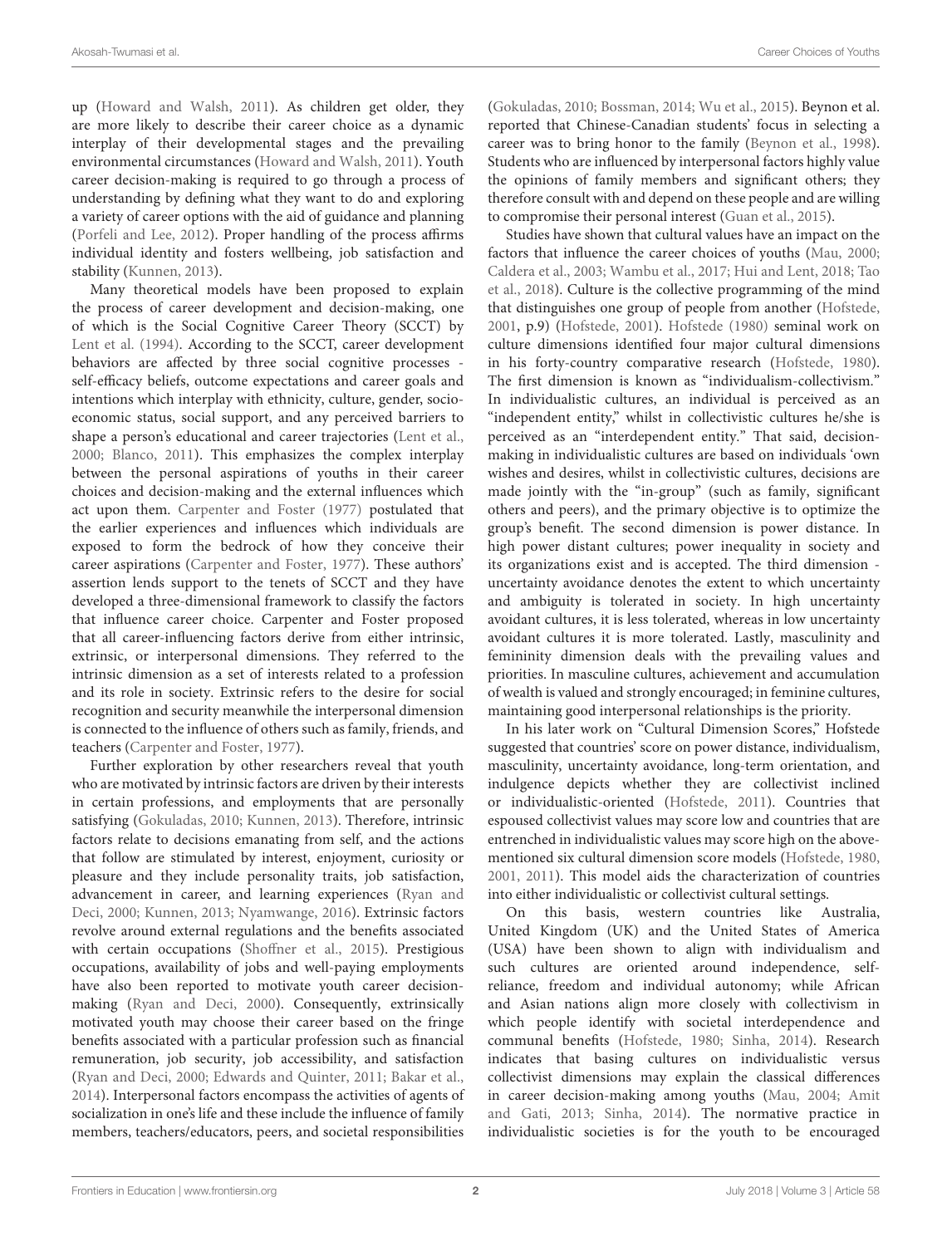to choose their own careers and develop competency in establishing a career path for themselves, while youths from collectivist societies may be required to conform to familial and societal standards and they are often expected to follow a pre-determined career track [\(Oettingen and Zosuls,](#page-14-20) [2006\)](#page-14-20).

The interaction between individualistic and collectivist cultures has increased in frequency over the last 20 years due to global migration. Given that different standards are prescribed for the youths' career selection from the two cultures (collectivist—relatedness, and individualistic autonomy), making a personal career decision could be quite daunting in situations where migrant families have moved from their heritage cultures into a host country. Friction may arise between the adapting youths and their often traditionally focused and opinionated parents as the families resettle in the host countries.

According to a report by the United Nations (UN), the world counted 173–258 million international migrants from 2000 to 2017, representing 3.4 percent of the global population. Migration is defined by the International Organisation of Migration (IOM) as the movement of a person or a group of persons, either across an international border, or within a state [\(IOM, 2018\)](#page-14-21). In this era of mass migration, migrant students who accompanied their parents to another country and are still discerning their career pathways could be exposed to the unfamiliar cultural values in general and the school/educational system in particular [\(Zhang et al., 2014\)](#page-14-22). On this note, migrant students might face a daunting task in negotiating their career needs both within host countries' school systems and perhaps within their own family setups. These migrant youth undoubtedly face uncertainties and complexities as career decision-making trajectory could be different in their heritage cultures compared to the prevailing status quo of the host country's culture [\(Sawitri and Creed, 2017;](#page-14-23) [Tao et al., 2018\)](#page-14-14). As youth plan and make career decisions, in the face of both expected and unexpected interests, goals, expectations, personal experiences as well as obligations and responsibilities, cultural undercurrents underpin what the youth can do, and how they are required to think. Some studies have examined cross-cultural variations in factors influencing the career choice of youth from both similar and dissimilar cultural settings [\(Mau, 2000;](#page-14-11) [Lee,](#page-14-24) [2001;](#page-14-24) [Fan et al., 2012,](#page-13-12) [2014;](#page-13-13) [Tao et al., 2018\)](#page-14-14). However, there may be large differences between different migrant populations.

Given the influence of cultural heritage on career choice and with the increasing numbers of transitions between cultures, it is important to examine the scope and range of research activities available in the area of youths' career choice, particularly in relation to how movements across cultures affect the youth in their career decision making. To the best of our knowledge, there is no comprehensive review of existing literature available in this area. Using the three-dimensional framework proposed by [Carpenter and Foster \(1977\)](#page-13-3), this systematic review aims to examine the factors influencing youths' career choices, with particular reference to cultural impact. It will also identify any gaps in the existing literature and make recommendations that will help guide future research and aid policy makers and educational counselors in developing adequately equipped and well-integrated career choice support systems that will foster a more effective workforce.

# METHODS

# Literature Search

A systematic review strategy was devised and the literature search was conducted using the Joana Briggs Institute's (JBI) format. The search was conducted between December 2016 and May 2018, utilizing James Cook University's subscription to access the following databases: Education Resources Information Centre (ERIC), PsycINFO, Scopus and Informit. The subject and keyword searches were conducted in three parts.

1. Career and its cognate terms:

"Career development" OR "Career decision" OR "career choice" OR "Career choices" OR "Career planning" OR "Career guidance" OR Career OR Careers OR "Career advancement" OR "Career exploration" OR Vocation OR Vocations OR Vocational OR "Occupational aspiration" OR Job OR Jobs OR Occupations OR Occupation OR Occupational" AND

- 2. Youth and its cognate terms: "Youth OR Youths" OR "Young adults" OR adolescent<sup>∗</sup> OR teenage<sup>∗</sup> OR student" AND
- 3. Factors and variables:

"Intrinsic OR Extrinsic OR Interpersonal OR Individualistic OR Collectivist OR Culture OR Cultures OR Cultural OR "Cross Cultural."

The Boolean operators (OR/AND) and search filters were applied to obtain more focused results. The articles included in the final search were peer-reviewed and the references of publications sourced from these searches were hand searched to obtain additional abstracts. Searches of reference and citation lists commenced in December 2016, repeated in March, July and November 2017 and finally May 2018 to identify and include any new, relevant articles.

# Inclusion and Exclusion Criteria

Only peer-reviewed articles published in English within the last 20 years (1997-2018) and with full text available were included. Studies included in the final analysis were original research articles that focused on career choices of youth from all cultures including migrant youth who are also known as bicultural (those who accompanied their parents to another country). The rationale for using the cultural concepts of collectivist and individualistic cultural settings was inspired by Hofstede's Cultural Dimensional Scores Model [\(Hofstede, 2011\)](#page-14-17). Abstracts were excluded if they focused on students below secondary school level and those already in the workforce as the study mainly focused on youth discerning their career choices and not those already in the workforce.

# Data Extraction

Two of the researchers (PAT and BMA) independently assessed data for extraction, using coding sheets. Study variables compared were author and year of publication, country and continent of participant enrolment, cultural setting, study design,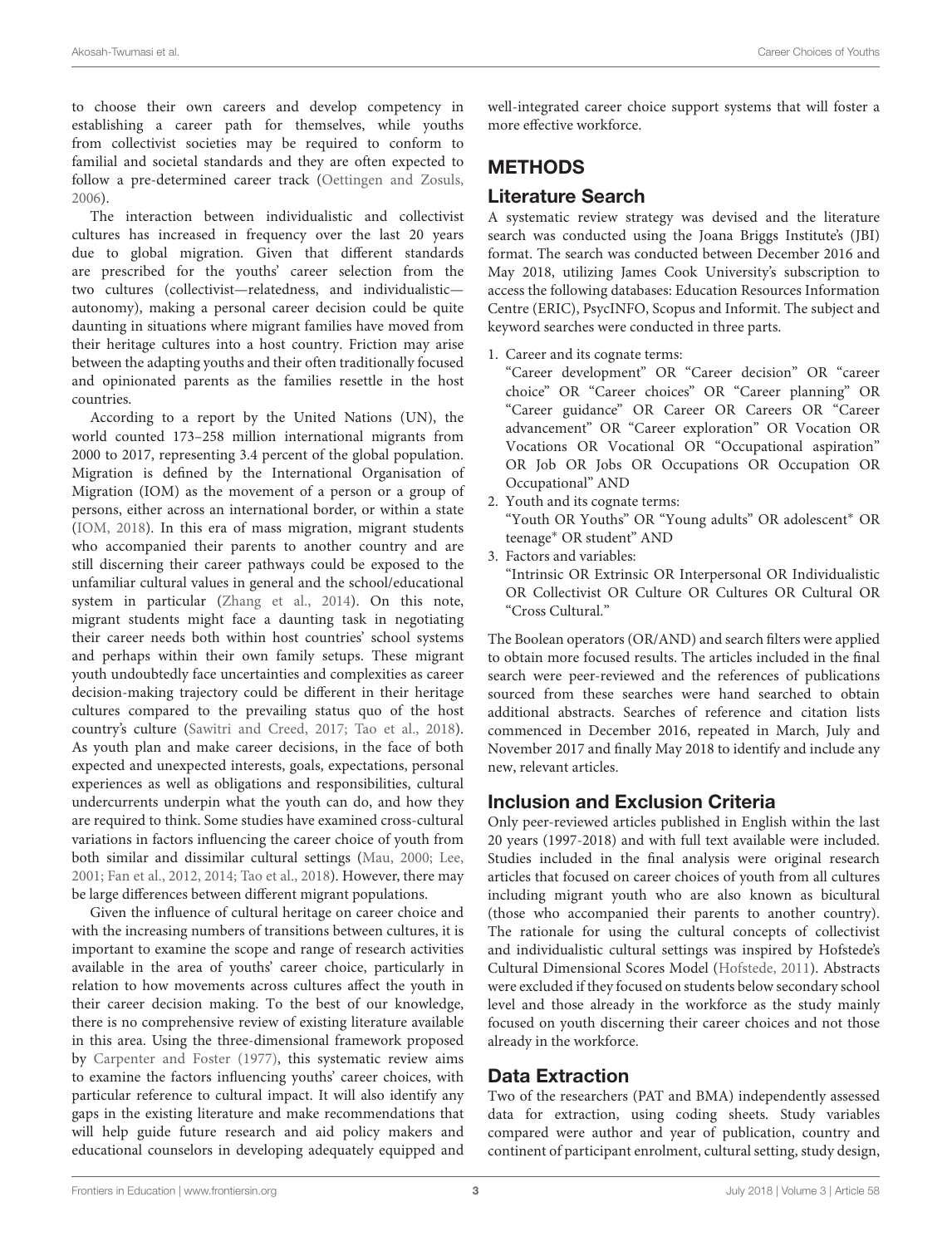participant numbers, and educational level, factors influencing career choice and major outcomes. Data were crosschecked in a consensus meeting and discrepancies resolved through discussion and mutual agreement between the two reviewers. The third and fourth authors (T.I.E and D.L) were available to adjudicate if required.

# Quality of Methods Assessment

In this study, two reviewers (PAT and TIE) ascertained the quality and validity of the articles using JBI Critical Appraisal (CA) tools for qualitative and cross-sectional studies (Aromataris and Munn, [2017\)](#page-13-14). In any event of disagreement, a third reviewer (BMA) interceded to make a judgement. Both JBI CA tools assess the methodological quality of the included studies to derive a score ranging from 0 (low quality) to 8 or 10 (high quality). Using these tools, studies with a total score between 0 and 3 were deemed of low quality, studies with a score between 4 and 6 were classed as of moderate quality and studies with scores from 7 were deemed to be of high quality (sound methodology).

# RESULTS

# Study Selection

Articles retrieved from the initial database search totaled 5,201. An additional 38 articles were retrieved from direct journal search by bibliographic search. A total of 597 records remained after duplicates and unrelated articles were removed. Of this number, 521 were excluded after abstract review mainly for not meeting the inclusion criteria, leaving 76 full text articles for eligibility check. A further 46 were excluded because they focused on career difficulties, counseling, retention, working adolescents, or the cultural setting was not stated. Applying this screening process resulted in 30 studies for inclusion in the qualitative review synthesis (see **[Figure 1](#page-4-0)**).

# Study Characteristics

All three factors (Intrinsic, Extrinsic, and Interpersonal) affecting adolescents' career choices were identified in this review (**[Figure 2](#page-4-1)**). Out of the 30 articles, five (17%) explored interpersonal factors exclusively [\(Cheung et al., 2013;](#page-13-15) Gunkel et al., [2013;](#page-14-25) [Fan et al., 2014;](#page-13-13) [Zhang et al., 2014;](#page-14-22) [Fouad et al., 2016\)](#page-13-16). Majority of the studies, 16 out of 30 (53%) explored interpersonal and intrinsic factors solely [\(Mau, 2000;](#page-14-11) [Lee, 2001;](#page-14-24) [Caldera et al.,](#page-13-10) [2003;](#page-13-10) [Howard et al., 2009;](#page-14-26) [Lent et al., 2010;](#page-14-27) [Shin and Kelly, 2013;](#page-14-28) [Cheung and Arnold, 2014;](#page-13-17) [Sawitri et al., 2014,](#page-14-29) [2015;](#page-14-30) [Guan et al.,](#page-13-9) [2015;](#page-13-9) [Li et al., 2015;](#page-14-31) [Sawitri and Creed, 2015,](#page-14-32) [2017;](#page-14-23) [Kim et al,](#page-14-33) [2016;](#page-14-33) [Hui and Lent, 2018;](#page-14-13) [Polenova et al., 2018\)](#page-14-34).

No articles focused solely on extrinsic or intrinsic factors. Two studies each explored the relationship between intrinsic and extrinsic [\(Choi and Kim, 2013;](#page-13-18) [Atitsogbe et al., 2018\)](#page-13-19) as well as extrinsic and interpersonal factors [\(Yamashita et al., 1999;](#page-14-35) Wüst and Leko Šimić, 2017). The remaining five articles (17%) explored all three factors (intrinsic, extrinsic, and interpersonal, [\(Bojuwoye and Mbanjwa, 2006;](#page-13-20) [Agarwala, 2008;](#page-13-21) [Gokuladas,](#page-13-4) [2010;](#page-13-4) [Fan et al., 2012;](#page-13-12) [Tao et al., 2018\)](#page-14-14). **[Table 1](#page-6-0)** summarizes the 30 articles included in this review. Intrinsic factors explored in the literature include self-interest, job satisfaction, and learning experiences. Extrinsic factors include job security, guaranteed job opportunities, high salaries, prestigious professions and future benefits. Meanwhile, interpersonal factors include parental support, family cohesion, peer influence, and interaction with educators.

The collectivist cultural settings examined in the reviewed articles included Argentina, Burkina Faso, Bulgaria, China, Croatia, Hong Kong, India, Indonesia, Japan, Mexico, Portugal, South Africa, South Korea, Taiwan and Ukraine; while the individualistic ones were Canada, Finland, Germany, Spain, Switzerland and United States of America. Italy was considered as partly individualistic and collectivist. Fourteen studies included participants from both collectivist and individualistic cultural settings [\(Mau, 2000;](#page-14-11) [Lee, 2001;](#page-14-24) [Caldera et al., 2003;](#page-13-10) Howard et al., [2009;](#page-14-26) [Fan et al., 2012,](#page-13-12) [2014;](#page-13-13) [Cheung et al., 2013;](#page-13-15) Choi and Kim, [2013;](#page-13-18) [Gunkel et al., 2013;](#page-14-25) [Shin and Kelly, 2013;](#page-14-28) Zhang et al., [2014;](#page-14-22) [Guan et al., 2015;](#page-13-9) [Fouad et al., 2016;](#page-13-16) Wüst and Leko Šimić, [2017;](#page-14-36) [Atitsogbe et al., 2018;](#page-13-19) [Hui and Lent, 2018;](#page-14-13) [Polenova et al., 2018;](#page-14-34) [Tao et al., 2018\)](#page-14-14). Twelve studies focused on collectivist cultural settings [\(Yamashita et al., 1999;](#page-14-35) Bojuwoye and Mbanjwa, [2006;](#page-13-20) [Agarwala, 2008;](#page-13-21) [Gokuladas, 2010;](#page-13-4) [Lent et al.,](#page-14-27) [2010;](#page-14-27) [Cheung and Arnold, 2014;](#page-13-17) [Sawitri et al., 2014,](#page-14-29) [2015;](#page-14-30) Li et al., [2015;](#page-14-31) [Kim et al, 2016;](#page-14-33) [Sawitri and Creed, 2017\)](#page-14-23). Three studies examined participants who moved from collectivist to individualistic settings [\(Hui and Lent, 2018;](#page-14-13) [Polenova et al.,](#page-14-34) [2018;](#page-14-34) [Tao et al., 2018\)](#page-14-14) and one study considered both cultural dimensions within a single setting [\(Howard et al., 2009\)](#page-14-26). Twentynine of the included studies used a range of quantitative designs. Participant numbers in these ranged from 80 to 2087. One study used qualitative design with 12 participants.

# Quality of Methods of Included Studies

The quality assessment of methods employed in the 30 studies included in this review are outlined in **[Table 2](#page-10-0)**. The qualitative study was assessed using the JBI qualitative CA tool and was of sound methodology (**[Table 2A](#page-10-0)**). Using the JBI cross-sectional CA tool, 9 of the 29 quantitative studies (31 %) were of sound methodology (score of 6.5–7). The other 20 studies (69 %) were of moderate quality (**[Table 2B](#page-10-0)**).

# Synthesis of Study Results

**[Table 1](#page-6-0)** and **[Figure 3](#page-11-0)** details the study setting and the underlying factors influencing youth career choices. Analysis of the reviewed articles revealed four major themes namely: extrinsic, intrinsic and interpersonal factors and emergent bicultural influence on career choice. These four major themes had several subthemes and are reported below.

# Extrinsic Factors

Extrinsic factors examined in the reviewed articles included financial remuneration, job security, professional prestige and job accessibility.

## Financial Remuneration

Financial remuneration was identified as the most influential extrinsic factor in career choice decision. Income was considered as an important component of life, particularly among youth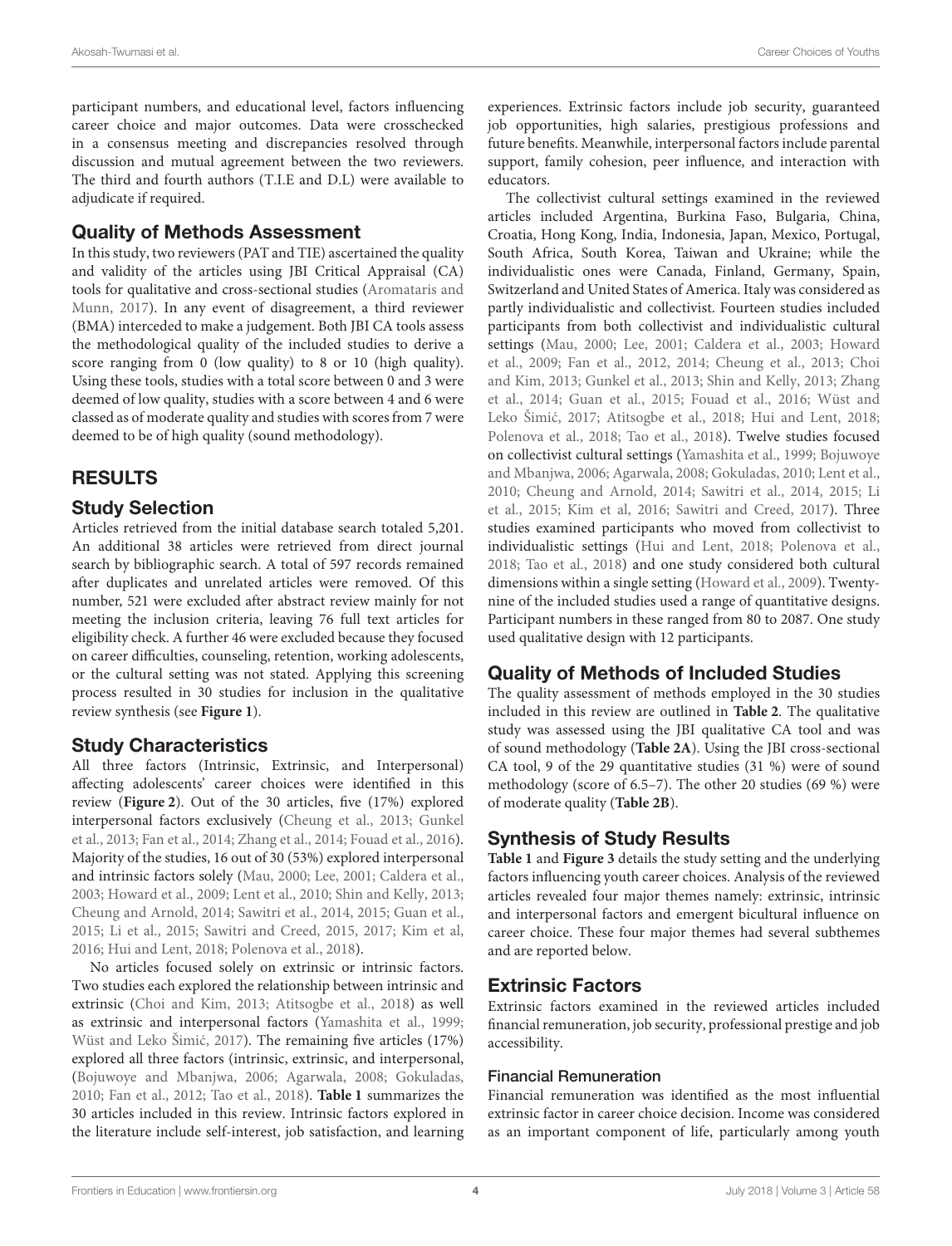

<span id="page-4-0"></span>

<span id="page-4-1"></span>who had a higher level of individualism [\(Agarwala, 2008;](#page-13-21) Wüst and Leko Šimić, [2017](#page-14-36)). Wüst and Leko Šimić reported that German students ranked "a high income" highest with a 3.7 out of 5 and regarded it as the most important feature of their future job in comparison to Croatian students who gave it a lower ranking of 3 out of 5 (Wüst and Leko Šimić, [2017\)](#page-14-36). While amongst Indian management students, it was rated as the third most important factor influencing career choice [\(Agarwala, 2008\)](#page-13-21). Financial reward was also a high motivator for career decision among Chinese migrant students in Canada [\(Tao et al., 2018\)](#page-14-14), and Korean students (Choi and Kim, [2013\)](#page-13-18). In contrast, the need for higher remuneration did not influence career decision making among engineering students in India [\(Gokuladas, 2010\)](#page-13-4), and Japanese senior college students [\(Yamashita et al., 1999\)](#page-14-35).

## Professional Prestige

Professional prestige was identified as an important deciding factor for youth career decision making in India [\(Agarwala,](#page-13-21) [2008\)](#page-13-21), South Africa [\(Bojuwoye and Mbanjwa, 2006\)](#page-13-20), Croatia (Wüst and Leko Šimić, 2017), Japan and Korea [\(Yamashita et al.,](#page-14-35) [1999\)](#page-14-35), which are all collectivist settings. Prestige statuses attached to some occupations were strong incentives to career choices; was ranked as the second most important positive influence in career decision making by over half of the respondents in a South African study, indicating that these youth wanted prestigious jobs so that they could live good lives and be respected in the society [\(Bojuwoye and Mbanjwa, 2006\)](#page-13-20). Japanese and Korean students were also highly influenced by occupational prestige (Yamashita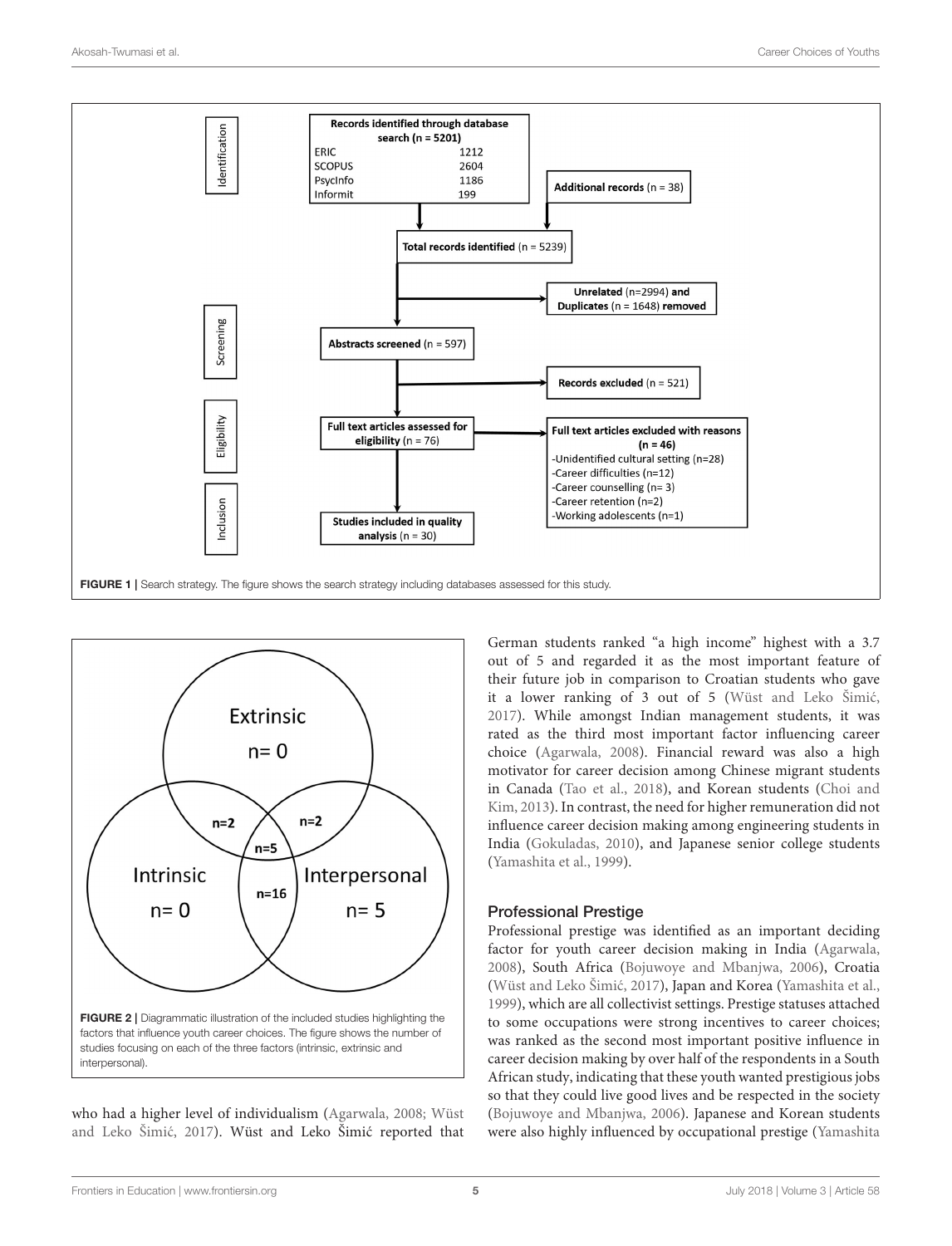et al., [1999\)](#page-14-35); however, the Korean students considered it of higher importance than their Japanese counterparts.

#### Job Accessibility

Job accessibility was also considered as a deciding factor for youth's career decision in a collectivist Burkina Faso society where nearness to employment locations prevented students from choosing careers related to their preferred fields of endeavor [\(Atitsogbe et al., 2018\)](#page-13-19). Another study explored the perceptions of hospitality and tourism career among college students and demonstrated that Korean students are more likely to focus on current market trends such as job accessibility in comparison to their American counterparts [\(Choi and Kim, 2013\)](#page-13-18), implying that they are less flexible with their choices. However, job accessibility and vocational interest were less predictive of career explorations than personality traits in both cultural settings in a different study [\(Fan et al., 2012\)](#page-13-12).

#### Job Security

Job security was reported as influential in only one study where it was identified as highly important by German youth in comparison to their Croatian counterparts (Wüst and Leko Šimić, [2017](#page-14-36)). They suggested that their finding are in line with the uncertainty avoidance index proposed by Hofstede (2011) which also takes on a relatively high value for Germans. They provided two major reasons for the findings—(1) "secure jobs" has a tradition for young Germans and (2) change in employment contracts in Germany; with fewer employees under 25 having permanent contracts (Wüst and Leko Šimić, 2017).

## Intrinsic Factors

The literature explored intrinsic factors such as personal interests, self-efficacy, outcome expectations and professional development opportunities.

#### Personal Interests

Personal interests in career decision-making appeared to be an important factor in the selection of a life career [\(Caldera et al.,](#page-13-10) [2003;](#page-13-10) [Bojuwoye and Mbanjwa, 2006;](#page-13-20) [Gokuladas, 2010;](#page-13-4) [Lent et al.,](#page-14-27) [2010;](#page-14-27) [Choi and Kim, 2013;](#page-13-18) [Atitsogbe et al., 2018\)](#page-13-19). Bojuwoye and Mbanjwa ascertained that about fifty per cent of youth career decisions are based on their personal interests (Bojuwoye and Mbanjwa, [2006\)](#page-13-20), and Gokuladas maintained that students from urban areas are most likely to consider their personal interests before societal interests when making career decisions [\(Gokuladas, 2010\)](#page-13-4). Lent et al., reported that personal interest predict youth's career outcome expectations [\(Lent et al., 2010\)](#page-14-27) while Li et al., indicated that in collectivist Chinese culture, personal interests matter significantly however individual preferences are strongly influenced by social comparison (Li et al., [2015\)](#page-14-31). Atitsogbe et al., observed that Swiss students are more influenced by personal interests [\(Atitsogbe et al.,](#page-13-19) [2018\)](#page-13-19). They reported that in Switzerland, interest differentiation was significantly associated with self-identity. This scenario was compared to the situation in the collectivist Burkina Faso culture where interest differentiation and consistency were less associated self-identity [\(Atitsogbe et al., 2018\)](#page-13-19). Similarly, Korean students were reported to focus on the prevailing market trends such as salary, job positions, and promotion opportunities in contrast to American student who were more future oriented and interested in setting individual desired goals in their reality oriented-perceptions [\(Choi and Kim, 2013\)](#page-13-18). Personal interest was also linked to career aspirations in Mexican American women [\(Caldera et al., 2003\)](#page-13-10).

#### Self-Efficacy

Self-efficacy was considered a vital intrinsic factor in the career decision-making process of youth [\(Howard et al., 2009;](#page-14-26) [Fan et al., 2012;](#page-13-12) [Guan et al., 2015;](#page-13-9) [Hui and Lent, 2018\)](#page-14-13). Howard et al. reported individualistic and collectivist dimensions in two different regions within the same country due to economic factors [\(Howard et al., 2009\)](#page-14-26). In collectivist cultures, students' self-efficacy was linked to their level of congruence with their parents. Whereas in individualistic cultural settings, like America, families encourage students to become selfsufficient and independent [\(Mau, 2000;](#page-14-11) [Fan et al., 2012;](#page-13-12) [Shin and Kelly, 2013;](#page-14-28) [Guan et al., 2015;](#page-13-9) [Hui and Lent,](#page-14-13) [2018\)](#page-14-13).

#### Outcome Expectations

Two studies carried out in collectivist cultural settings reported that youth's outcome expectation are contingent/dependent on the degree of perceived congruence with parents (Cheung and Arnold, [2014;](#page-13-17) [Sawitri et al., 2015\)](#page-14-30). One article that studied the outcome expectations of youth in individualistic cultural setting reported that among students in the United States, strong career maturity, confidence, and outcome expectations were culturally based [\(Lee, 2001\)](#page-14-24).

#### Professional Development Opportunities

The opportunity for professional development is also a major intrinsic career-influencing factor [\(Lee, 2001;](#page-14-24) Cheung and Arnold, [2014;](#page-13-17) [Guan et al., 2015\)](#page-13-9). University students in China were individually matured and influenced by career development opportunities [\(Cheung and Arnold, 2014\)](#page-13-17). While American students were shown to score higher for ideal occupations (Guan et al., [2015\)](#page-13-9), and influenced by goal motivation and strong career maturity [\(Lee, 2001\)](#page-14-24). This is similar to high school students in Indonesia, although dependent on congruence with parents [\(Sawitri and Creed, 2015\)](#page-14-32).

## Interpersonal Factors

The literature discussed the extent to which family members, teachers/educators, peers, and social responsibilities influence youth's career decision-making.

#### Influence of Family Members

Agarwala suggested the father was seen as the most significant individual influencing the career choice of Indian management students [\(Agarwala, 2008\)](#page-13-21). This could be understood in the context of a reasonably patriarchal society. According to the study, most of the participants' fathers were mainly professionals, which may have motivated their career selection. In another study, mothers (52.50%) were regarded as the most significant family member that impacted positively on students' career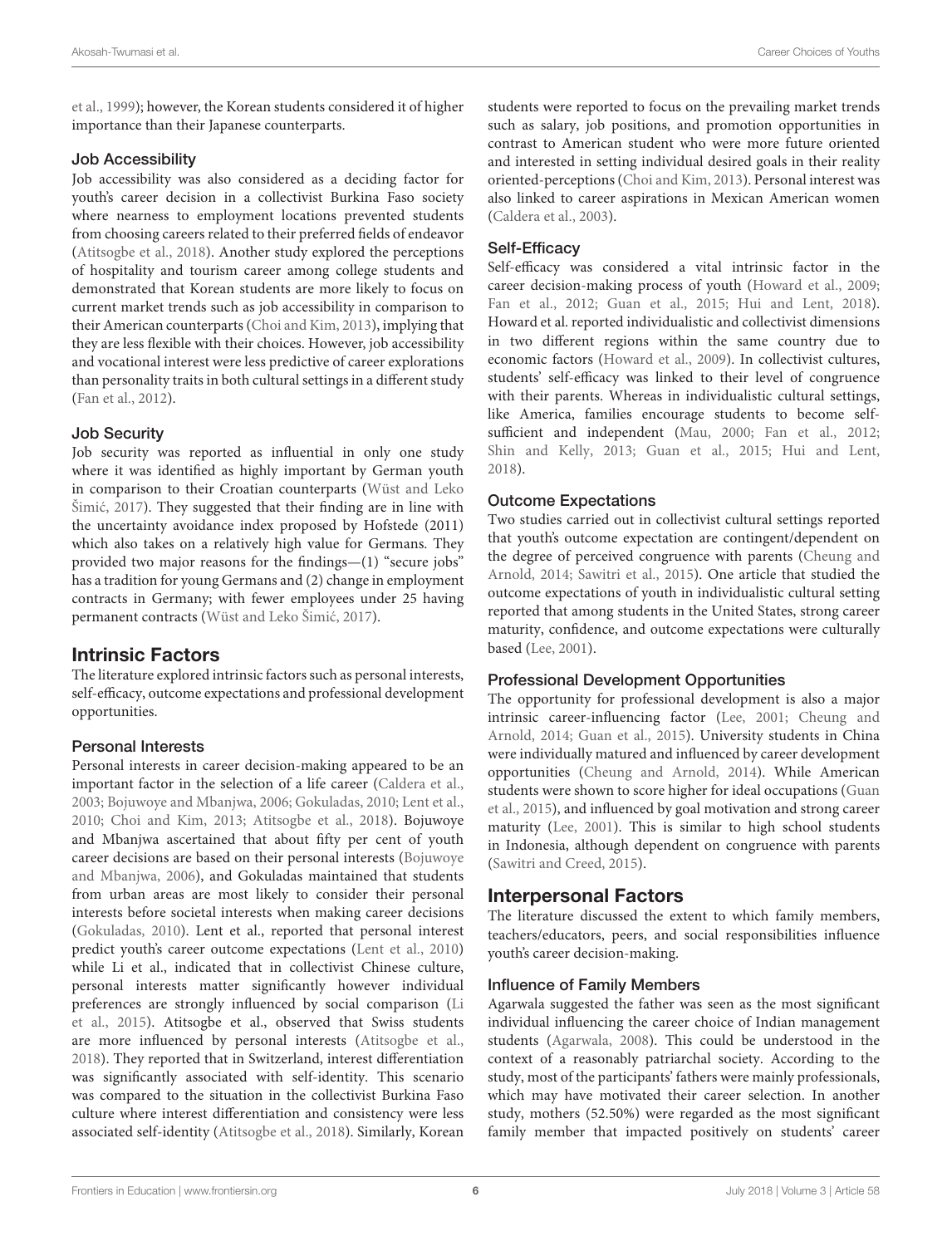#### <span id="page-6-0"></span>Table 1 | Summary of studies included in the review.

| <b>Serial No</b> | <b>Author and</b><br>year        | <b>Study setting</b><br>and cultural<br>values identified                  | <b>Research Method</b> | Sample size | <b>Participants' Level</b><br>of Education | <b>Factors and Study outcomes identified</b>                                                                                                                                                                                                                                                                                                                                                                                  |
|------------------|----------------------------------|----------------------------------------------------------------------------|------------------------|-------------|--------------------------------------------|-------------------------------------------------------------------------------------------------------------------------------------------------------------------------------------------------------------------------------------------------------------------------------------------------------------------------------------------------------------------------------------------------------------------------------|
| 1                | Agarwala,<br>2008                | Collectivist:<br>- India                                                   | Quantitative           | 99          | University                                 | <b>• Intrinsic</b> - Personal characteristics like skills,<br>competencies and abilities.<br>• Extrinsic - Desire for benefits, financial reward,<br>social recognitions and job security.<br>• Interpersonal - Fathers were the most significant<br>individuals influencing career choice. Collectivistic<br>ethos were the predominant cultural values,<br>though some students demonstrated<br>individualistic tendencies. |
| $\mathbf{2}$     | Atitsogbe<br>et al., 2018        | Collectivist:<br>Burkina Faso<br>Individualistic:<br>Switzerland           | Quantitative           | 700         | University                                 | • Intrinsic - Swiss students more influenced by<br>vocational interests.<br>• Extrinsic - Burkina Faso students influenced by<br>job accessibility, which could prevent them from<br>choosing careers related to their preferred fields.                                                                                                                                                                                      |
| 3                | Bojuwoye<br>and Mbanjwa,<br>2006 | Collectivist:<br>- South Africa                                            | Quantitative           | 80          | Institute of<br>Technology students        | • Intrinsic - Personal interest (50%)<br>• Extrinsic – Prestigious jobs (52.5%)<br>• Interpersonal - Family members were the most<br>influential when making career decision (82.5%<br>mostly mothers) and then teachers and peers.                                                                                                                                                                                           |
| 4                | Caldera et al.,<br>2003          | Collectivist:<br>Mexico<br>Individualistic:<br>– America                   | Quantitative           | 158         | University                                 | • Intrinsic - Non-Hispanic White American women<br>influenced by intrapersonal factors.<br><b>• Interpersonal</b> - Mexican American women<br>wanted to identify with parents but they also<br>wanted to surpass parents.                                                                                                                                                                                                     |
| 5                | Cheung et al.,<br>2013           | Collectivist:<br>China<br>Hong Kong<br>Individualistic:<br>- United States | Quantitative           | 1,175       | High school                                | • Interpersonal - Influence of significant others<br>teachers, parents and peers). Hong Kong<br>students rated perceived efficacy of teachers<br>higher than parents due to lower level of parental<br>education.                                                                                                                                                                                                             |
| 6                | Cheung and<br>Arnold, 2014       | Collectivist:<br>China                                                     | Quantitative           | 271         | University                                 | • Intrinsic - Individually motivated achievement<br>influenced career development.<br>• Interpersonal - Strong influence of significant<br>others. A stronger dependence on teachers,<br>followed by peers and less of parents.                                                                                                                                                                                               |
| $\overline{7}$   | Choi and Kim,<br>2013            | Collectivist:<br>South Korea<br>Individualistic:<br><b>United States</b>   | Quantitative           | 422         | University                                 | • Intrinsic - Personal interests influenced<br>American students' career selection<br>• Extrinsic - Job prospect influenced the Korean<br>students' career choices.                                                                                                                                                                                                                                                           |
| 8                | Fan et al<br>2012                | Collectivist:<br>Hong Kong<br>Individualistic:<br><b>United States</b>     | Quantitative           | 761         | University                                 | • Intrinsic – American students significantly more<br>influenced by personality traits.<br>• Extrinsic - Vocational/job interest was also a<br>deciding factor for career choice. Personality<br>traits were stronger than vocational interest in<br>predicting career explorations in both cultures.<br>• Interpersonal - Hong Kong students were more<br>accommodating of opinions of others in the social<br>environment.  |
| 9                | Fan et al.,<br>2014              | Collectivist:<br>Hong Kong<br>Individualistic:<br>- United States          | Quantitative           | 1,563       | University                                 | • Interpersonal – In both Hong Kong and<br>United States, culture played a significant role in<br>student choice of career. Significant influences of<br>family orientation in Hong Kong compared to the<br>United States. Strong independence among<br>United States students and higher perceptions of<br>family intrusiveness.                                                                                             |
| 10               | Fouad et al.,<br>2016            | Collectivist:<br>India<br>Individualistic:<br>- United states              | Quantitative           | 568         | University                                 | <b>• Interpersonal - Family influence was similar in</b><br>the four-factor model between both cultures.<br>However, there is a stronger family influences<br>among the collectivist Indian culture.                                                                                                                                                                                                                          |

(Continued)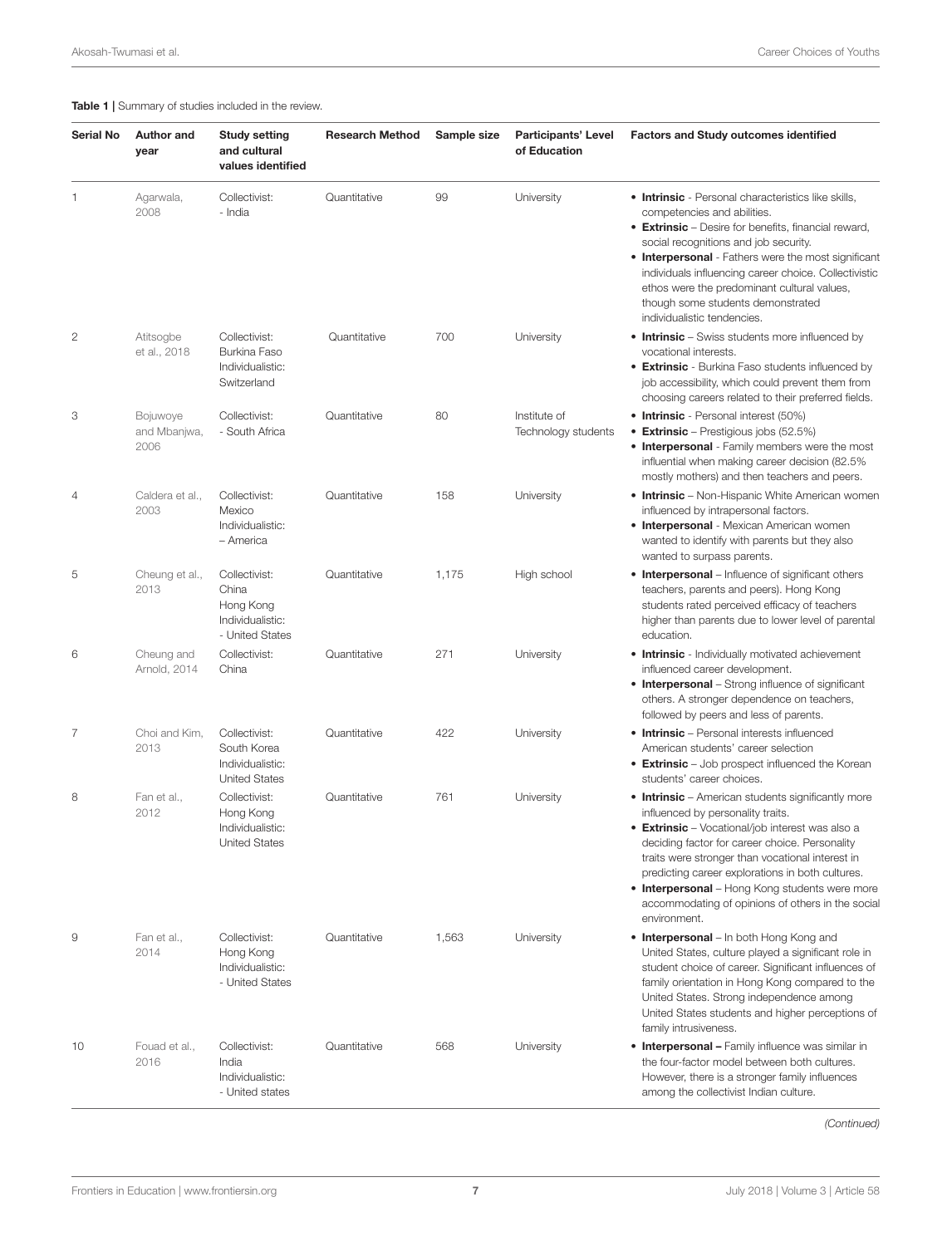|  | Table 1   Continued |
|--|---------------------|
|--|---------------------|

| <b>Serial No</b> | <b>Author and</b><br>year | <b>Study setting</b><br>and cultural<br>values identified                                                                                         | <b>Research Method</b> | Sample size | <b>Participants' Level</b><br>of Education | <b>Factors and Study outcomes identified</b>                                                                                                                                                                                                                                                                                                                                                                              |
|------------------|---------------------------|---------------------------------------------------------------------------------------------------------------------------------------------------|------------------------|-------------|--------------------------------------------|---------------------------------------------------------------------------------------------------------------------------------------------------------------------------------------------------------------------------------------------------------------------------------------------------------------------------------------------------------------------------------------------------------------------------|
| 11               | Gokuladas,<br>2010        | Collectivist:<br>- India                                                                                                                          | Quantitative           | 1,550       | University                                 | • Intrinsic - Students considered self-interest<br>before societal interest.<br>• Extrinsic - Students saw income as an important<br>component of life.<br>• Interpersonal - Adolescents' career<br>decision-making were influenced by parents,<br>siblings, family members peers and educators.                                                                                                                          |
| 12               | Guan et al.,<br>2015      | Collectivist:<br>China<br>Individualistic:<br>- United States                                                                                     | Quantitative           | 1,874       | University                                 | • Intrinsic - American students scored higher on<br>aspiration for ideal occupation, internal locus of<br>control and efforts invested in career decision<br>making.<br>• Interpersonal - Chinese students scored<br>significantly higher on consulting with others,<br>desire to please others, willingness to<br>compromise, dependence on others, and<br>procrastination.                                              |
| 13               | Gunkel et al.,<br>2013    | Individualistic:<br>Germany<br>Finland<br>Germany<br>Spain<br><b>United States</b><br>Collectivist<br>Argentina<br>Bulgaria<br>China<br>- Ukraine | Quantitative           | 1,845       | University                                 | • Interpersonal - In high power distance cultures,<br>career related decisions are not solely based on<br>one's own preferences. Career attitudes are<br>influenced by cultural dimensions.                                                                                                                                                                                                                               |
| 14               | Hui and Lent,<br>2018     | Bicultural:<br>-Collectivist in<br>individualistic<br>setting:<br>- Asian Americans                                                               | Quantitative           | 348         | University                                 | • Intrinsic - Higher self-efficacy, outcome<br>expectations, and interests were related to family<br>support.<br>• Interpersonal – Strong family support and<br>similar results for US-born and Asian-born<br>students. Students with stronger adherence to<br>Asian values were more likely to perceive family<br>support to pursue science related careers.                                                             |
| 15               | Howard et al.,<br>2009    | Partly<br>Individualistic &<br>Collectivist<br>Northern Italy<br>- Southern Italy                                                                 | Quantitative           | 588         | Middle school                              | • Intrinsic – Self-efficacy and goal setting<br>orientation and motivation are influenced by social<br>support.<br>• Interpersonal - For students from Southern Italy<br>which is characterized as agricultural economy,<br>familial support directly influenced their career<br>choice. For students from Northern Italy which is<br>an industrialized setting, family support is related<br>to more career decidedness. |
| 16               | Kim et al,<br>2016        | Collectivist:<br>- South Korea                                                                                                                    | Quantitative           | 420         | College students                           | • Intrinsic - Self-efficacy is influenced by family<br>support<br>• Interpersonal - Strong family informational<br>support, family expectations, family financial<br>support.                                                                                                                                                                                                                                             |
| 17               | Lee, 2001                 | Collectivist:<br>Korea<br>Individualistic:<br>- United States                                                                                     | Quantitative           | 597         | High school                                | • Intrinsic - Stronger career maturity, goal<br>orientation, confidence, and independence<br>among the United States students.<br>• Interpersonal - Strong family influence for<br>Korean students based on societal expectations.                                                                                                                                                                                        |

(Continued)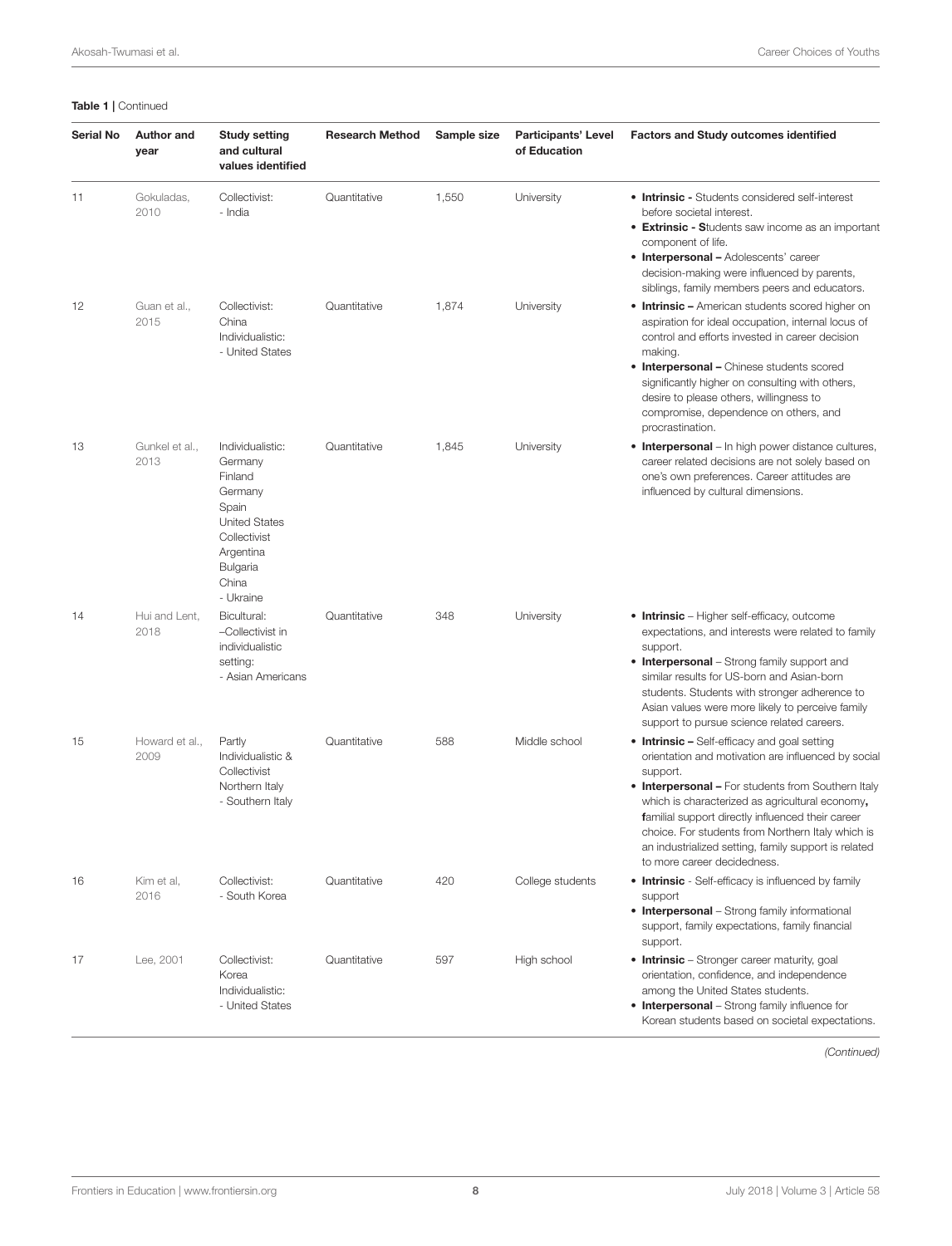#### Table 1 | Continued

| <b>Serial No</b> | <b>Author and</b><br>year       | <b>Study setting</b><br>and cultural<br>values identified                               | <b>Research Method</b> | Sample size | <b>Participants' Level</b><br>of Education | <b>Factors and Study outcomes identified</b>                                                                                                                                                                                                                                                                                                                            |
|------------------|---------------------------------|-----------------------------------------------------------------------------------------|------------------------|-------------|--------------------------------------------|-------------------------------------------------------------------------------------------------------------------------------------------------------------------------------------------------------------------------------------------------------------------------------------------------------------------------------------------------------------------------|
| 18               | Lent et al.,<br>2010            | Collectivist:<br>- Portugal                                                             | Quantitative           | 600         | High school                                | • Intrinsic - Interest predicts self-efficacy and<br>outcome expectations<br>• Interpersonal - Social support impacts on<br>peoples' self-efficacy beliefs.                                                                                                                                                                                                             |
| 19               | Li et al., 2015                 | Collectivist:<br>- China                                                                | Quantitative           | 98          | University                                 | • Intrinsic – personal preferences but strongly<br>influenced by social comparison.<br>• Interpersonal - career choices influenced by<br>peers through social comparison.                                                                                                                                                                                               |
| 20               | Mau, 2000                       | Collectivist:<br>Taiwan<br>Individualistic:<br>- United States                          | Quantitative           | 1,566       | University                                 | • Intrinsic - American students were higher on<br>decision-making self-efficacy.<br><b>• Interpersonal</b> - Familial and societal<br>expectations influence Taiwanese students                                                                                                                                                                                         |
| 21               | Polenova<br>et al., 2018)       | <b>Bicultural</b><br>-Collectivist in<br>individualistic<br>setting:                    | Qualitative            | 12          | University                                 | • Intrinsic - Internal locus of control and personal<br>interest. There was an interaction between two<br>cultures.<br>• Interpersonal – High sense of obligation to                                                                                                                                                                                                    |
| 22               | Sawitri et al.,<br>2014         | - Asian Americans<br>Collectivist:<br>- Indonesia                                       | Quantitative           | 954         | High school                                | parents (filial piety).<br>• Intrinsic - Self-efficacy is important but it is<br>affected by parental influence.<br>• Interpersonal - Perceived career congruence<br>with parents.                                                                                                                                                                                      |
| 23               | Sawitri et al.,<br>2015         | Collectivist:<br>- Indonesia                                                            | Quantitative           | 351         | High school                                | • Intrinsic - Adolescent-parent career congruence<br>is indirectly associated with self-efficacy and<br>career aspirations.<br>• Interpersonal - Strong parental influence                                                                                                                                                                                              |
| 24               | Sawitri and<br>Creed, 2015      | Collectivist:<br>- Indonesia                                                            | Quantitative           | 601         | High school                                | • Intrinsic - Goal oriented career aspirations,<br>performance and mastery approach are<br>dependent on degree of perceived congruence<br>with parents.<br>• Interpersonal - Perceived career congruence<br>with parents reduces self-oriented goals.                                                                                                                   |
| 25               | Sawitri and<br>Creed, 2017      | Collectivist:<br>- Indonesia                                                            | Quantitative           | 337         | High school                                | • Intrinsic - Higher career congruence with<br>parents lead to career confidence and<br>self-efficacy.<br><b>• Interpersonal</b> - Those who value inequality<br>conform to parents and give up their own career<br>goals.                                                                                                                                              |
| 26               | Shin and<br>Kelly, 2013         | Collectivist:<br>South Korea<br>Individualistic:<br>- United States                     | Quantitative           | 347         | University                                 | • Intrinsic - In both cultures, the results show that<br>optimism was an important factor to vocational<br>identity. American families encourage students to<br>become self-sufficient and independent<br><b>• Interpersonal</b> – Family support plays an<br>important role in career development for the<br>Korean students.                                          |
| 27               | Tao et al.,<br>2018             | Bicultural<br>-Collectivist in<br>individualistic<br>setting:<br>- Chinese<br>Canadians | Quantitative           | 194         | University                                 | • Intrinsic - Self-efficacy<br>• Extrinsic – Financial stability<br><b>• Interpersonal</b> - familial influence<br>Bicultural Chinese students who were<br>acculturated to Canada were intrinsically<br>motivated in their career decision-making, while<br>those who had stronger Chinese acculturations<br>were influenced by extrinsic and interpersonal<br>factors. |
| 28               | Wüst and<br>Leko Šimić,<br>2017 | Collectivist:<br>Croatia<br>Individualistic:<br>- Germany                               | Quantitative           | 478         | University                                 | • Extrinsic - High income and secure jobs are<br>important to German students while being part of<br>a recognized profession is important to Croatian<br>students.<br>• Interpersonal - Social responsibility (helping<br>others, support society) is important to Croatian<br>students                                                                                 |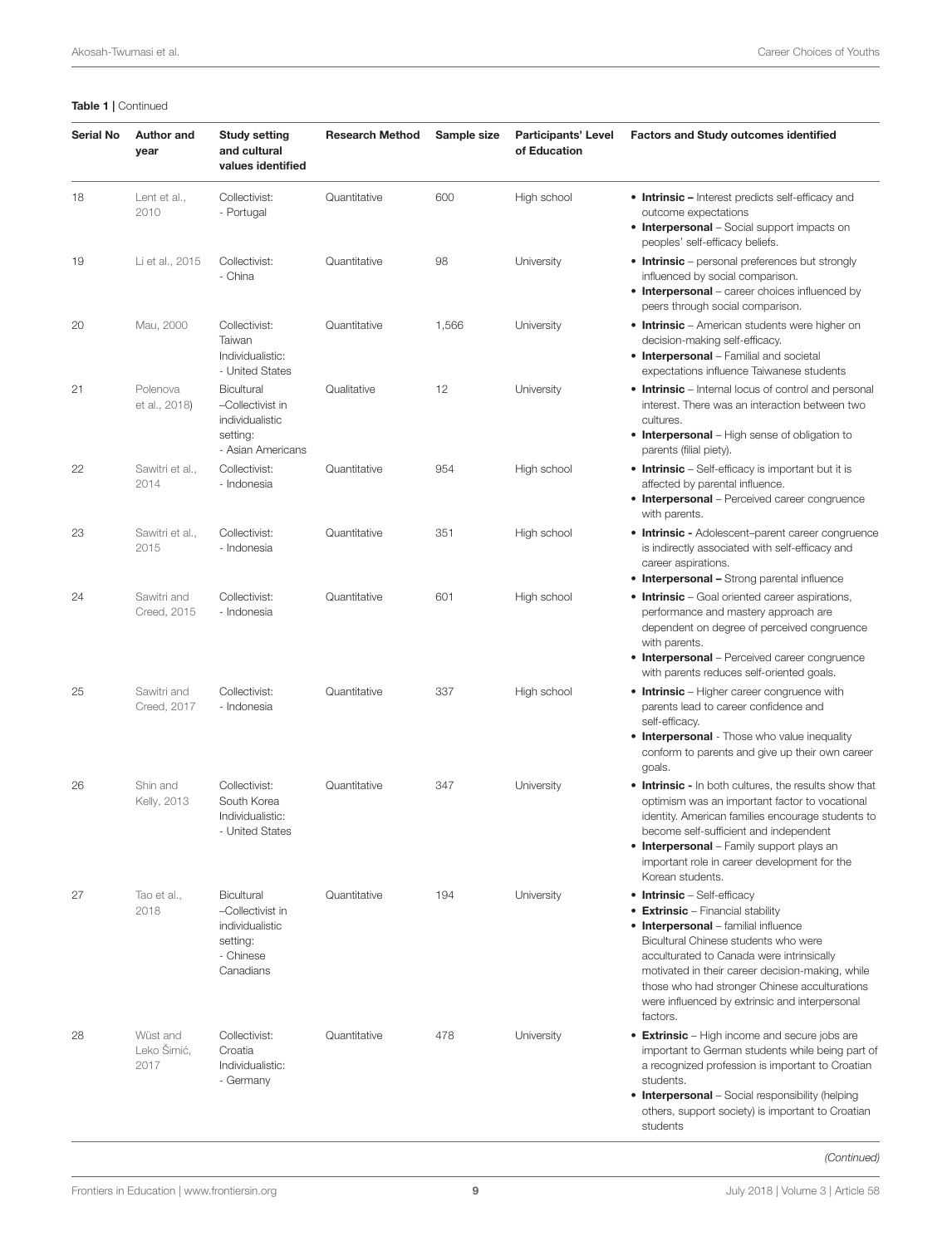#### Table 1 | Continued

| Serial No | Author and<br>year        | <b>Study setting</b><br>and cultural<br>values identified             | <b>Research Method</b> | Sample size | <b>Participants' Level</b><br>of Education | <b>Factors and Study outcomes identified</b>                                                                                                                                                                                                   |
|-----------|---------------------------|-----------------------------------------------------------------------|------------------------|-------------|--------------------------------------------|------------------------------------------------------------------------------------------------------------------------------------------------------------------------------------------------------------------------------------------------|
| 29        | Yamashita<br>et al., 1999 | Collectivist:<br>Japan<br>- Korea                                     | Quantitative           | 2.087       | University                                 | • Extrinsic – Economic viability, highly appreciated<br>and well paid jobs<br>• Interpersonal - Parents, teachers and friends<br>have influence on career choice of occupation                                                                 |
| 30        | Zhang et al.,<br>2014     | Individualistic:<br><b>United States</b><br>Collectivist:<br>- Mexico | Quantitative           | 372         | University                                 | • Interpersonal - Mexican-born females had<br>higher family orientations than their US-born and<br>Non-Hispanic White counterparts. Country of<br>birth was more strongly related to career<br>commitment than ethnicity/ cultural background. |

choices [\(Bojuwoye and Mbanjwa, 2006\)](#page-13-20). Fathers (18.75%) were the second most significant individual, followed by siblings or guardians (16.25%) [\(Bojuwoye and Mbanjwa, 2006\)](#page-13-20). Good rapport among family members culminating in an effective communication within the family set up is crucial for laying sound foundation for career decision making. Higher career congruence with parents also increased career confidence and self-efficacy [\(Sawitri et al., 2014,](#page-14-29) [2015;](#page-14-30) Sawitri and Creed, [2015,](#page-14-32) [2017;](#page-14-23) [Kim et al, 2016\)](#page-14-33). Furthermore, parents' profession influences career choice as children from agricultural backgrounds tend to take on their parents' job, while those from industrialized settings have more autonomy and career decidedness [\(Howard et al., 2009\)](#page-14-26).

Other familial influence on career decision-making according to the results of the only qualitative study in our review, include parental values, parental pressure, cultural capital and family obligations [\(Polenova et al., 2018\)](#page-14-34). The study indicated the apparent Asian American cultural preference for certain professions/careers. Students indicated that, parental opinion sometimes put an emphasis on a specific career. In that study, several participants emphasized that they were not forced, but "strongly encouraged" [\(Polenova et al., 2018\)](#page-14-34).

It's not like your parents are going to put a gun to your head and say "You're going to be a doctor" but from a young age, they say things like, "You're going to be a great doctor, I can't wait until you have that stethoscope around your neck."

[Polenova et al., 2018](#page-14-34)

#### Teachers and Educators

Teachers and educators are significant figures in the process of youth's career decision-making [\(Yamashita et al., 1999;](#page-14-35) Howard et al., [2009;](#page-14-26) [Gokuladas, 2010;](#page-13-4) [Cheung et al., 2013;](#page-13-15) Cheung and Arnold, [2014\)](#page-13-17). Cheung et al. and Howard et al. reported that in both collectivist and individualistic cultures, teacher are seen as significant figures who are agents of development and could have influence on students' career decision making [\(Howard et al.,](#page-14-26) [2009;](#page-14-26) [Cheung et al., 2013\)](#page-13-15). Cheung et al. further reported that students in Hong Kong rated perceived efficacy of teachers higher than parents due to lower level of parental education (Cheung et al., [2013\)](#page-13-15). In addition, Cheung and Arnold demonstrated a strong student dependence on teachers followed by peers and less of parents [\(Cheung and Arnold, 2014\)](#page-13-17).

#### Peer Influence

Two studies carried out in both cultural settings showed peer influence as a third potent force (after parents and teachers) that can significantly impact on the career decisions of youth, especially girls [\(Howard et al., 2009;](#page-14-26) [Cheung et al., 2013\)](#page-13-15). Other studies reported that peers are a branch of the significant others and as social agents, they influence their kinds through social comparisons and acceptance [\(Yamashita et al., 1999;](#page-14-35) [Lee, 2001;](#page-14-24) [Bojuwoye and Mbanjwa, 2006;](#page-13-20) [Gokuladas, 2010;](#page-13-4) Cheung and Arnold, [2014\)](#page-13-17).

#### Social Responsibilities

The impact of social responsibility as a driving force in youth career decision-making was identified by [Fouad et al. \(2016\)](#page-13-16), who noted that the career decision-making of South Korean youth is influenced by societal expectations. This is supported by another research, which suggested that societal expectations influenced youth career choices in both collectivist and individualistic cultures [\(Lee, 2001;](#page-14-24) [Mau, 2004;](#page-14-19) [Polenova et al., 2018;](#page-14-34) [Tao et al.,](#page-14-14) [2018\)](#page-14-14).

# Emergent Bicultural Influence on Youth Career Choices

Of the 30 articles, only three explored the career decision making of bicultural youths [\(Hui and Lent, 2018;](#page-14-13) [Polenova et al., 2018;](#page-14-34) [Tao et al., 2018\)](#page-14-14). Strong family support influenced US-born and Asian-born students as shown by a recent study (Hui and Lent, [2018\)](#page-14-13). Hui and Lent found that students with stronger adherence to Asian values were more likely to perceive family support to pursue science related careers [\(Hui and Lent, 2018\)](#page-14-13). High sense of obligation to parents (filial piety), internal locus of control, and personal interests were identified as factors that influenced bi-cultural Asian American students' career decision making [\(Polenova et al., 2018\)](#page-14-34). Bicultural Chinese students who were acculturated to Canada were highly intrinsically motivated (internal locus of control and self-efficacy) in their career decision-making, while those who had stronger Chinese acculturations were influenced by extrinsic (financial stability) and interpersonal (family) factors [\(Tao et al., 2018\)](#page-14-14).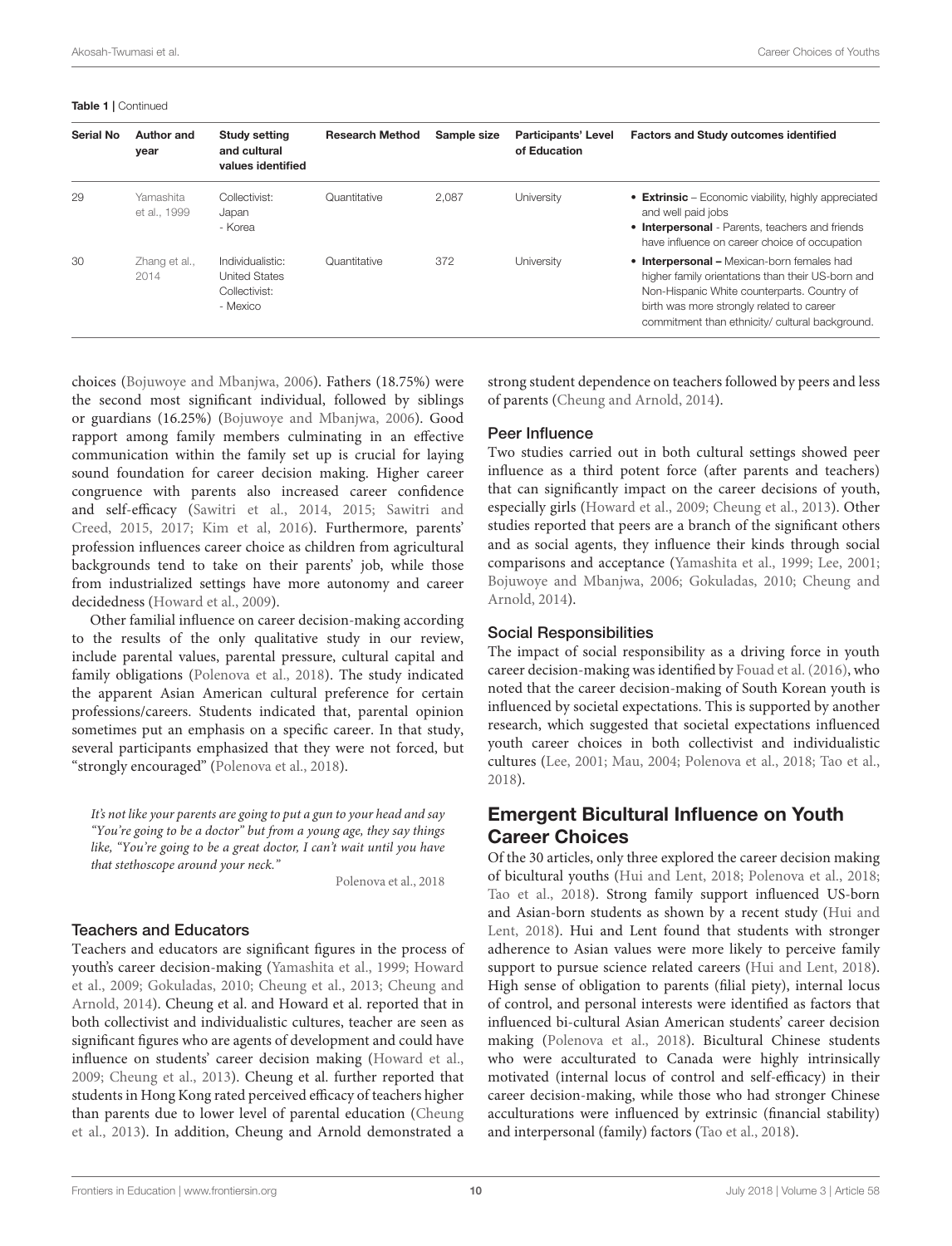<span id="page-10-0"></span>

| Confounding<br>identified<br>influence<br>Ζ<br>$\supset$<br>$\mathsf{z}$<br>$\succ$<br>$\succ$<br>Z ><br>$\succ$<br>$\succ$<br>$\mathsf{z}$<br>$z \, \succ \, \succ$<br>$\supset$<br>$\succ$<br>$\succ$<br>$\succ$<br>$\succ$<br>$\succ$<br>$\succ$<br>$\succ$<br>$\succ$<br>$\succ$<br>$\succ$<br>$\rightarrow$<br>$\succ$<br>$\succ$<br>$\succ$<br>$\succ$<br>$\supset$<br>orientation<br>risk of bias<br>Decreased<br>$\supset$<br>$\succ$<br>$\succ$<br>$\succ$<br>$\succ$<br>$\succ$<br>$\succ$<br>$\succ$<br>$\succ$<br>$\succ$<br>$\succ$<br>$\succ$<br>$\succ$<br>$\succ$<br>$\left. \right. \right. \left. \right. \left. \right. \left. \right. \left. \right. \left. \right. \left. \left. \right. \left. \right. \left. \right. \left. \left. \right. \right. \left. \left. \right. \left. \left. \right. \right. \left. \left. \right. \left. \right. \left. \left. \right. \right. \left. \left. \right. \right. \left. \left. \right. \right. \left. \left. \right. \right. \left. \left. \right. \left. \left. \right. \right. \left. \left. \right. \right. \left. \left. \right. \right. \left. \left. \right. \left. \left. \right. \$<br>$\succ$<br>$\succ$<br>$\succ$<br>$\succ$<br>$\supset$<br>$\succ$<br>$\succ$<br>$\succ$<br>$\succ$<br>$\succ$<br>$\succ$<br>$\succ$<br>$\rightarrow$<br>≻<br>the JBI cross-sectional studies CAT.<br>interpretation<br>measurements<br>$\succ$<br>Valid<br>$\succ$<br>$\rightarrow$<br>$\rightarrow$<br>$\succ$<br>$\succ$<br>$\succ$<br>$\succ$<br>$\rightarrow$<br>$\succ$<br>$\succ$<br>$\succ$<br>$\succ$<br>$\succ$<br>≻<br>$\succ$<br>$\succ$<br>$\succ$<br>≻<br>$\succ$<br>$\succ$<br>$\succ$<br>$\rightarrow$<br>≻<br>$\rightarrow$<br>$\rightarrow$<br>≻<br>≻<br>analysis<br>$\succ$<br>setting<br>and subjects<br>described<br>$\succ$<br>$\succ$<br>$\succ$<br>$\,>\,$<br>$\succ$<br>$\succ$<br>$\succ$<br>⊃<br>$\succ$<br>$\succ$<br>$\succ$<br>$\succ$<br>$\succ$<br>$\succ$<br>$\succ$<br>≻<br>≻<br>$\succ$<br>≻<br>$\rightarrow$<br>≻<br>≻<br>≻<br>≻<br>≻<br>≻<br>≻<br>(B) Quality assessment of included quantitative studies using<br>Study<br>method<br>$\succ$<br>Inclusion<br>criteria<br>question<br>$\ni z$ z<br>$Z$ $Z$ $>$<br>z z z<br>Z Z Z Z Z Z Z Z Z Z Z D Z Z Z Z<br>z z<br>> z<br>$\succ$<br>principles<br>$\succ$<br>Yamashita et al., 1999<br>Attsogbe et al., 2018<br>Wüst and Leko Šimić,<br>Shin and Kelly, 2013<br>Choi and Kim, 2013<br>Cheung et al., 2013<br>Caldera et al., 2003<br>Cheung and Arnold,<br>Howard et al., 2009<br>Hui and Lent, 2018<br>Gunkel et al., 2013<br>Sawitri et al., 2014<br>Sawitri et al., 2015<br>Fouad et al., 2016<br>Sawitri and Creed,<br>Sawitri and Creed<br>Guan et al., 2015<br>Gokuladas, 2010<br>Lent et al., 2010<br>Agarwala, 2008<br>Fan et al., 2014<br>Mbanjwa, 2006<br>Fan et al., 2012<br>Tao et al., 2018<br>Kim et al, 2016<br>Bojuwoye and<br>Li et al., 2015<br>References<br>2018<br>Mau, 2000<br>Lee, 2001<br>Polenova et al.,<br>2014<br>2017<br>2015<br>2017 | representation<br>Participant | consideration<br>Ethical | Evidence based<br>conclusion     | Scores (Lent<br>et al., 2000) |
|-----------------------------------------------------------------------------------------------------------------------------------------------------------------------------------------------------------------------------------------------------------------------------------------------------------------------------------------------------------------------------------------------------------------------------------------------------------------------------------------------------------------------------------------------------------------------------------------------------------------------------------------------------------------------------------------------------------------------------------------------------------------------------------------------------------------------------------------------------------------------------------------------------------------------------------------------------------------------------------------------------------------------------------------------------------------------------------------------------------------------------------------------------------------------------------------------------------------------------------------------------------------------------------------------------------------------------------------------------------------------------------------------------------------------------------------------------------------------------------------------------------------------------------------------------------------------------------------------------------------------------------------------------------------------------------------------------------------------------------------------------------------------------------------------------------------------------------------------------------------------------------------------------------------------------------------------------------------------------------------------------------------------------------------------------------------------------------------------------------------------------------------------------------------------------------------------------------------------------------------------------------------------------------------------------------------------------------------------------------------------------------------------------------------------------------------------------------------------------------------------------------------------------------------------------------------------------------------------------------------------------------------------------------------------------------------------------------------------------------------------------------------------------------------------------------------------------------------------------------------------------------------------------------------------------------------------------------------------------------------------------------------------|-------------------------------|--------------------------|----------------------------------|-------------------------------|
|                                                                                                                                                                                                                                                                                                                                                                                                                                                                                                                                                                                                                                                                                                                                                                                                                                                                                                                                                                                                                                                                                                                                                                                                                                                                                                                                                                                                                                                                                                                                                                                                                                                                                                                                                                                                                                                                                                                                                                                                                                                                                                                                                                                                                                                                                                                                                                                                                                                                                                                                                                                                                                                                                                                                                                                                                                                                                                                                                                                                                       | $\succ$                       | $\supset$                | $\succ$                          | 8.5                           |
| $\frac{1}{2}$<br>$\approx$<br>$\stackrel{\sim}{\sim}$<br>$\frac{\infty}{\tau}$<br>$\frac{1}{2}$<br>$\rm ^{\rm 2}$<br>$\mathbb{S}^2$<br>82<br>26<br>$\widetilde{C}$<br>$\frac{\infty}{\sim}$<br>$\overline{4}$<br>$\frac{5}{1}$<br>$\frac{6}{1}$<br>$\overline{\phantom{0}}$<br>$\overline{\sim}$<br>$\overline{2}$<br>$\sqrt{2}$<br>Ξ<br>22<br>$\circ$<br>$\infty$<br>$\sim$ $\infty$<br>$\circ$<br>$\overline{\phantom{a}}$<br>$\mathfrak{S}$<br>$\overline{ }$<br>4                                                                                                                                                                                                                                                                                                                                                                                                                                                                                                                                                                                                                                                                                                                                                                                                                                                                                                                                                                                                                                                                                                                                                                                                                                                                                                                                                                                                                                                                                                                                                                                                                                                                                                                                                                                                                                                                                                                                                                                                                                                                                                                                                                                                                                                                                                                                                                                                                                                                                                                                                 |                               |                          |                                  |                               |
|                                                                                                                                                                                                                                                                                                                                                                                                                                                                                                                                                                                                                                                                                                                                                                                                                                                                                                                                                                                                                                                                                                                                                                                                                                                                                                                                                                                                                                                                                                                                                                                                                                                                                                                                                                                                                                                                                                                                                                                                                                                                                                                                                                                                                                                                                                                                                                                                                                                                                                                                                                                                                                                                                                                                                                                                                                                                                                                                                                                                                       | Confounding<br>adjusted       | outcomes<br>Measured     | Appropriate<br><b>Statistics</b> | Scores (Lent<br>et al., 1994) |
|                                                                                                                                                                                                                                                                                                                                                                                                                                                                                                                                                                                                                                                                                                                                                                                                                                                                                                                                                                                                                                                                                                                                                                                                                                                                                                                                                                                                                                                                                                                                                                                                                                                                                                                                                                                                                                                                                                                                                                                                                                                                                                                                                                                                                                                                                                                                                                                                                                                                                                                                                                                                                                                                                                                                                                                                                                                                                                                                                                                                                       |                               | $\succ$                  | $\succ$                          | 6.5                           |
|                                                                                                                                                                                                                                                                                                                                                                                                                                                                                                                                                                                                                                                                                                                                                                                                                                                                                                                                                                                                                                                                                                                                                                                                                                                                                                                                                                                                                                                                                                                                                                                                                                                                                                                                                                                                                                                                                                                                                                                                                                                                                                                                                                                                                                                                                                                                                                                                                                                                                                                                                                                                                                                                                                                                                                                                                                                                                                                                                                                                                       | z z z                         | $\succ$                  | $\succ$                          | 5                             |
|                                                                                                                                                                                                                                                                                                                                                                                                                                                                                                                                                                                                                                                                                                                                                                                                                                                                                                                                                                                                                                                                                                                                                                                                                                                                                                                                                                                                                                                                                                                                                                                                                                                                                                                                                                                                                                                                                                                                                                                                                                                                                                                                                                                                                                                                                                                                                                                                                                                                                                                                                                                                                                                                                                                                                                                                                                                                                                                                                                                                                       |                               | $\succ$                  | $\succ$                          | S                             |
|                                                                                                                                                                                                                                                                                                                                                                                                                                                                                                                                                                                                                                                                                                                                                                                                                                                                                                                                                                                                                                                                                                                                                                                                                                                                                                                                                                                                                                                                                                                                                                                                                                                                                                                                                                                                                                                                                                                                                                                                                                                                                                                                                                                                                                                                                                                                                                                                                                                                                                                                                                                                                                                                                                                                                                                                                                                                                                                                                                                                                       |                               | $\succ$                  | $\succ$                          | $\circ$                       |
|                                                                                                                                                                                                                                                                                                                                                                                                                                                                                                                                                                                                                                                                                                                                                                                                                                                                                                                                                                                                                                                                                                                                                                                                                                                                                                                                                                                                                                                                                                                                                                                                                                                                                                                                                                                                                                                                                                                                                                                                                                                                                                                                                                                                                                                                                                                                                                                                                                                                                                                                                                                                                                                                                                                                                                                                                                                                                                                                                                                                                       | $Z \supset$                   | $\succ$                  | $\succ$                          | $\circ$ $\sim$                |
|                                                                                                                                                                                                                                                                                                                                                                                                                                                                                                                                                                                                                                                                                                                                                                                                                                                                                                                                                                                                                                                                                                                                                                                                                                                                                                                                                                                                                                                                                                                                                                                                                                                                                                                                                                                                                                                                                                                                                                                                                                                                                                                                                                                                                                                                                                                                                                                                                                                                                                                                                                                                                                                                                                                                                                                                                                                                                                                                                                                                                       |                               | $\rightarrow$            | $\rightarrow$                    |                               |
|                                                                                                                                                                                                                                                                                                                                                                                                                                                                                                                                                                                                                                                                                                                                                                                                                                                                                                                                                                                                                                                                                                                                                                                                                                                                                                                                                                                                                                                                                                                                                                                                                                                                                                                                                                                                                                                                                                                                                                                                                                                                                                                                                                                                                                                                                                                                                                                                                                                                                                                                                                                                                                                                                                                                                                                                                                                                                                                                                                                                                       |                               | $\succ$                  | $\succ$                          | 5.5                           |
|                                                                                                                                                                                                                                                                                                                                                                                                                                                                                                                                                                                                                                                                                                                                                                                                                                                                                                                                                                                                                                                                                                                                                                                                                                                                                                                                                                                                                                                                                                                                                                                                                                                                                                                                                                                                                                                                                                                                                                                                                                                                                                                                                                                                                                                                                                                                                                                                                                                                                                                                                                                                                                                                                                                                                                                                                                                                                                                                                                                                                       |                               | $\succ$                  | $\succ$                          | $\circlearrowright$           |
|                                                                                                                                                                                                                                                                                                                                                                                                                                                                                                                                                                                                                                                                                                                                                                                                                                                                                                                                                                                                                                                                                                                                                                                                                                                                                                                                                                                                                                                                                                                                                                                                                                                                                                                                                                                                                                                                                                                                                                                                                                                                                                                                                                                                                                                                                                                                                                                                                                                                                                                                                                                                                                                                                                                                                                                                                                                                                                                                                                                                                       |                               | $\succ$                  | $\succ$                          | $\mathfrak{S}$                |
|                                                                                                                                                                                                                                                                                                                                                                                                                                                                                                                                                                                                                                                                                                                                                                                                                                                                                                                                                                                                                                                                                                                                                                                                                                                                                                                                                                                                                                                                                                                                                                                                                                                                                                                                                                                                                                                                                                                                                                                                                                                                                                                                                                                                                                                                                                                                                                                                                                                                                                                                                                                                                                                                                                                                                                                                                                                                                                                                                                                                                       |                               | $\succ$                  | $\succ$                          | $\circ$                       |
|                                                                                                                                                                                                                                                                                                                                                                                                                                                                                                                                                                                                                                                                                                                                                                                                                                                                                                                                                                                                                                                                                                                                                                                                                                                                                                                                                                                                                                                                                                                                                                                                                                                                                                                                                                                                                                                                                                                                                                                                                                                                                                                                                                                                                                                                                                                                                                                                                                                                                                                                                                                                                                                                                                                                                                                                                                                                                                                                                                                                                       |                               | $\succ$                  | $\succ$                          | $\sim$ $\circ$                |
|                                                                                                                                                                                                                                                                                                                                                                                                                                                                                                                                                                                                                                                                                                                                                                                                                                                                                                                                                                                                                                                                                                                                                                                                                                                                                                                                                                                                                                                                                                                                                                                                                                                                                                                                                                                                                                                                                                                                                                                                                                                                                                                                                                                                                                                                                                                                                                                                                                                                                                                                                                                                                                                                                                                                                                                                                                                                                                                                                                                                                       | $Z Z Z Z \succ Z \succ Z$     | $\succ$                  | $\succ$                          |                               |
|                                                                                                                                                                                                                                                                                                                                                                                                                                                                                                                                                                                                                                                                                                                                                                                                                                                                                                                                                                                                                                                                                                                                                                                                                                                                                                                                                                                                                                                                                                                                                                                                                                                                                                                                                                                                                                                                                                                                                                                                                                                                                                                                                                                                                                                                                                                                                                                                                                                                                                                                                                                                                                                                                                                                                                                                                                                                                                                                                                                                                       |                               | $\succ$                  | $\succ$                          | $\mathord{\sim}$              |
|                                                                                                                                                                                                                                                                                                                                                                                                                                                                                                                                                                                                                                                                                                                                                                                                                                                                                                                                                                                                                                                                                                                                                                                                                                                                                                                                                                                                                                                                                                                                                                                                                                                                                                                                                                                                                                                                                                                                                                                                                                                                                                                                                                                                                                                                                                                                                                                                                                                                                                                                                                                                                                                                                                                                                                                                                                                                                                                                                                                                                       |                               | $\supset$                | $\succ$                          | 6.5                           |
|                                                                                                                                                                                                                                                                                                                                                                                                                                                                                                                                                                                                                                                                                                                                                                                                                                                                                                                                                                                                                                                                                                                                                                                                                                                                                                                                                                                                                                                                                                                                                                                                                                                                                                                                                                                                                                                                                                                                                                                                                                                                                                                                                                                                                                                                                                                                                                                                                                                                                                                                                                                                                                                                                                                                                                                                                                                                                                                                                                                                                       |                               | $\succ$                  | $\succ$                          | $\circ$                       |
|                                                                                                                                                                                                                                                                                                                                                                                                                                                                                                                                                                                                                                                                                                                                                                                                                                                                                                                                                                                                                                                                                                                                                                                                                                                                                                                                                                                                                                                                                                                                                                                                                                                                                                                                                                                                                                                                                                                                                                                                                                                                                                                                                                                                                                                                                                                                                                                                                                                                                                                                                                                                                                                                                                                                                                                                                                                                                                                                                                                                                       | $Z Z \succ Y$                 | $\succ$                  | $\succ$                          | $\sim$ $\sim$                 |
|                                                                                                                                                                                                                                                                                                                                                                                                                                                                                                                                                                                                                                                                                                                                                                                                                                                                                                                                                                                                                                                                                                                                                                                                                                                                                                                                                                                                                                                                                                                                                                                                                                                                                                                                                                                                                                                                                                                                                                                                                                                                                                                                                                                                                                                                                                                                                                                                                                                                                                                                                                                                                                                                                                                                                                                                                                                                                                                                                                                                                       |                               | $\succ$                  | $\succ$                          |                               |
|                                                                                                                                                                                                                                                                                                                                                                                                                                                                                                                                                                                                                                                                                                                                                                                                                                                                                                                                                                                                                                                                                                                                                                                                                                                                                                                                                                                                                                                                                                                                                                                                                                                                                                                                                                                                                                                                                                                                                                                                                                                                                                                                                                                                                                                                                                                                                                                                                                                                                                                                                                                                                                                                                                                                                                                                                                                                                                                                                                                                                       |                               | $\succ$                  | $\succ$                          | 7.5                           |
|                                                                                                                                                                                                                                                                                                                                                                                                                                                                                                                                                                                                                                                                                                                                                                                                                                                                                                                                                                                                                                                                                                                                                                                                                                                                                                                                                                                                                                                                                                                                                                                                                                                                                                                                                                                                                                                                                                                                                                                                                                                                                                                                                                                                                                                                                                                                                                                                                                                                                                                                                                                                                                                                                                                                                                                                                                                                                                                                                                                                                       | $\mathsf{z}$                  | $\succ$                  | $\succ$                          | $\circ$                       |
|                                                                                                                                                                                                                                                                                                                                                                                                                                                                                                                                                                                                                                                                                                                                                                                                                                                                                                                                                                                                                                                                                                                                                                                                                                                                                                                                                                                                                                                                                                                                                                                                                                                                                                                                                                                                                                                                                                                                                                                                                                                                                                                                                                                                                                                                                                                                                                                                                                                                                                                                                                                                                                                                                                                                                                                                                                                                                                                                                                                                                       | $Z$ $Z$ $Z$                   | $\succ$                  | $\succ$                          | $\circlearrowright$           |
|                                                                                                                                                                                                                                                                                                                                                                                                                                                                                                                                                                                                                                                                                                                                                                                                                                                                                                                                                                                                                                                                                                                                                                                                                                                                                                                                                                                                                                                                                                                                                                                                                                                                                                                                                                                                                                                                                                                                                                                                                                                                                                                                                                                                                                                                                                                                                                                                                                                                                                                                                                                                                                                                                                                                                                                                                                                                                                                                                                                                                       |                               | $\succ$                  | $\succ$                          | $\circ$ $\circ$               |
|                                                                                                                                                                                                                                                                                                                                                                                                                                                                                                                                                                                                                                                                                                                                                                                                                                                                                                                                                                                                                                                                                                                                                                                                                                                                                                                                                                                                                                                                                                                                                                                                                                                                                                                                                                                                                                                                                                                                                                                                                                                                                                                                                                                                                                                                                                                                                                                                                                                                                                                                                                                                                                                                                                                                                                                                                                                                                                                                                                                                                       |                               | $\rightarrow$            | $\rightarrow$                    |                               |
|                                                                                                                                                                                                                                                                                                                                                                                                                                                                                                                                                                                                                                                                                                                                                                                                                                                                                                                                                                                                                                                                                                                                                                                                                                                                                                                                                                                                                                                                                                                                                                                                                                                                                                                                                                                                                                                                                                                                                                                                                                                                                                                                                                                                                                                                                                                                                                                                                                                                                                                                                                                                                                                                                                                                                                                                                                                                                                                                                                                                                       |                               | $\succ$                  | $\succ$                          | $\circlearrowright$           |
|                                                                                                                                                                                                                                                                                                                                                                                                                                                                                                                                                                                                                                                                                                                                                                                                                                                                                                                                                                                                                                                                                                                                                                                                                                                                                                                                                                                                                                                                                                                                                                                                                                                                                                                                                                                                                                                                                                                                                                                                                                                                                                                                                                                                                                                                                                                                                                                                                                                                                                                                                                                                                                                                                                                                                                                                                                                                                                                                                                                                                       | z z                           | $\left. \right.$         | $\left. \right.$                 | $\circ$                       |
|                                                                                                                                                                                                                                                                                                                                                                                                                                                                                                                                                                                                                                                                                                                                                                                                                                                                                                                                                                                                                                                                                                                                                                                                                                                                                                                                                                                                                                                                                                                                                                                                                                                                                                                                                                                                                                                                                                                                                                                                                                                                                                                                                                                                                                                                                                                                                                                                                                                                                                                                                                                                                                                                                                                                                                                                                                                                                                                                                                                                                       |                               | $\succ$                  | $\succ$                          |                               |
|                                                                                                                                                                                                                                                                                                                                                                                                                                                                                                                                                                                                                                                                                                                                                                                                                                                                                                                                                                                                                                                                                                                                                                                                                                                                                                                                                                                                                                                                                                                                                                                                                                                                                                                                                                                                                                                                                                                                                                                                                                                                                                                                                                                                                                                                                                                                                                                                                                                                                                                                                                                                                                                                                                                                                                                                                                                                                                                                                                                                                       | z z                           | $\succ$                  | $\succ$                          | 7<br>5                        |
|                                                                                                                                                                                                                                                                                                                                                                                                                                                                                                                                                                                                                                                                                                                                                                                                                                                                                                                                                                                                                                                                                                                                                                                                                                                                                                                                                                                                                                                                                                                                                                                                                                                                                                                                                                                                                                                                                                                                                                                                                                                                                                                                                                                                                                                                                                                                                                                                                                                                                                                                                                                                                                                                                                                                                                                                                                                                                                                                                                                                                       |                               | $\succ$                  | $\succ$                          |                               |
|                                                                                                                                                                                                                                                                                                                                                                                                                                                                                                                                                                                                                                                                                                                                                                                                                                                                                                                                                                                                                                                                                                                                                                                                                                                                                                                                                                                                                                                                                                                                                                                                                                                                                                                                                                                                                                                                                                                                                                                                                                                                                                                                                                                                                                                                                                                                                                                                                                                                                                                                                                                                                                                                                                                                                                                                                                                                                                                                                                                                                       | z z z                         | $\succ$                  | $\succ$                          | 500                           |
| $\rightarrow$<br>$\lambda$<br>$\succ$<br>Zhang et al., 2014<br>$_{29}$                                                                                                                                                                                                                                                                                                                                                                                                                                                                                                                                                                                                                                                                                                                                                                                                                                                                                                                                                                                                                                                                                                                                                                                                                                                                                                                                                                                                                                                                                                                                                                                                                                                                                                                                                                                                                                                                                                                                                                                                                                                                                                                                                                                                                                                                                                                                                                                                                                                                                                                                                                                                                                                                                                                                                                                                                                                                                                                                                |                               | →                        | $\rightarrow$                    |                               |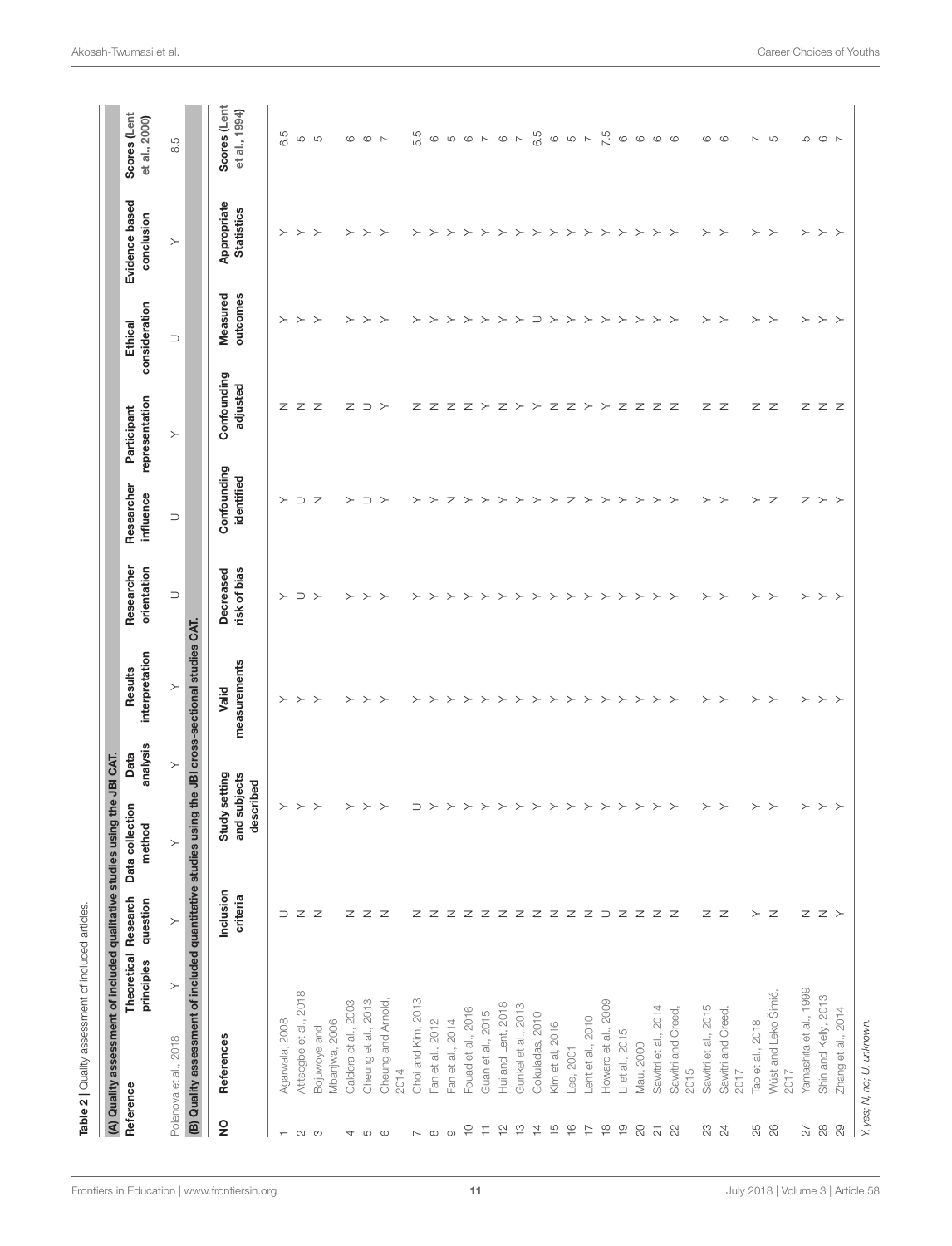

# <span id="page-11-0"></span>**DISCUSSION**

This systematic review examined the existent factors influencing the career choices of the youths from different countries around the globe, from either or both collectivist and individualistic cultural settings. Intrinsic and interpersonal factors were more investigated than extrinsic factors in the reviewed articles. In these articles, intrinsic factors included personal interests, professional advancement, and personality traits. Extrinsic factors included guaranteed employment opportunities, job security, high salaries, prestigious professions and future benefits. Meanwhile, interpersonal factors are the activities of agents of socialization in one's life, such as parental support, family cohesion, status, peer influence as well as interaction with other social agents such as school counsellors, teachers and other educators [\(Lent et al., 2010;](#page-14-27) [Shin and Kelly, 2013;](#page-14-28) Cheung and Arnold, [2014;](#page-13-17) [Guan et al., 2015;](#page-13-9) [Kim et al, 2016\)](#page-14-33).

The three factors (intrinsic, extrinsic and interpersonal) relating to career choices are pervasive in both cultures. Their level of influence on the youth differs from culture to culture and appear to be dependent on perceived parental congruence leading to self-efficacy and better career choice outcomes. The studies carried out in Canada, Finland, Germany, Spain, Switzerland and United States of America showed a high level of individualism, which typifies intrinsic motivation for career choice. Youths in individualistic cultural settings were influenced by the combinations of intrinsic (personal interest, personality trait, self-efficacy), extrinsic (job security, high salaries) and to a lesser extent, interpersonal (parental guidance) factors and are encouraged to make their own career decisions [\(Mau, 2004;](#page-14-19) [Gunkel et al., 2013\)](#page-14-25). In contrast, studies carried out in Argentina, Burkina Faso, Bulgaria, China, Croatia, Hong Kong, India, Indonesia, Japan, Mexico, Portugal, South Africa, South Korea, Taiwan, and Ukraine showed a high level of collectivism. Youths in collectivist cultures were mainly influenced by interpersonal (honoring parental and societal expectations and parental requirements to follow a prescribed career path) and extrinsic (prestigious professions) [\(Mau, 2000;](#page-14-11) [Gunkel et al., 2013\)](#page-14-25). The opinions of significant others matter significantly to youths from collectivist cultural settings. Whereas, in individualistic cultures, youths tend to focus on professions that offer higher income and satisfy their personal interests (Wüst and Leko Šimić, 2017; [Polenova et al., 2018\)](#page-14-34).

Parental influences were found to be significant in collectivist cultural settings [\(Agarwala, 2008;](#page-13-21) [Sawitri et al., 2014\)](#page-14-29), implying that youths from this culture value the involvement of significant others, especially parents, and other family members, during their career decision-making processes. The activities of parents and significant others are very pivotal in the lives of the youth as they navigate their career paths. Cheung et al. reported the role of significant others (teachers) in influencing youth career choices when parents are unable to suitably play such role [\(Cheung et al.,](#page-13-15) [2013\)](#page-13-15). Interestingly, one article focused on two different cultural orientations within one country and reported that parents' profession influence career choice as children from agricultural backgrounds tend to take on their parents' job, while those from industrialized settings have more autonomy and career decidedness [\(Howard et al., 2009\)](#page-14-26). This finding emphasizes the complex interplay of cultural context and the environment in the career aspirations of youths [\(Fouad et al., 2016\)](#page-13-16).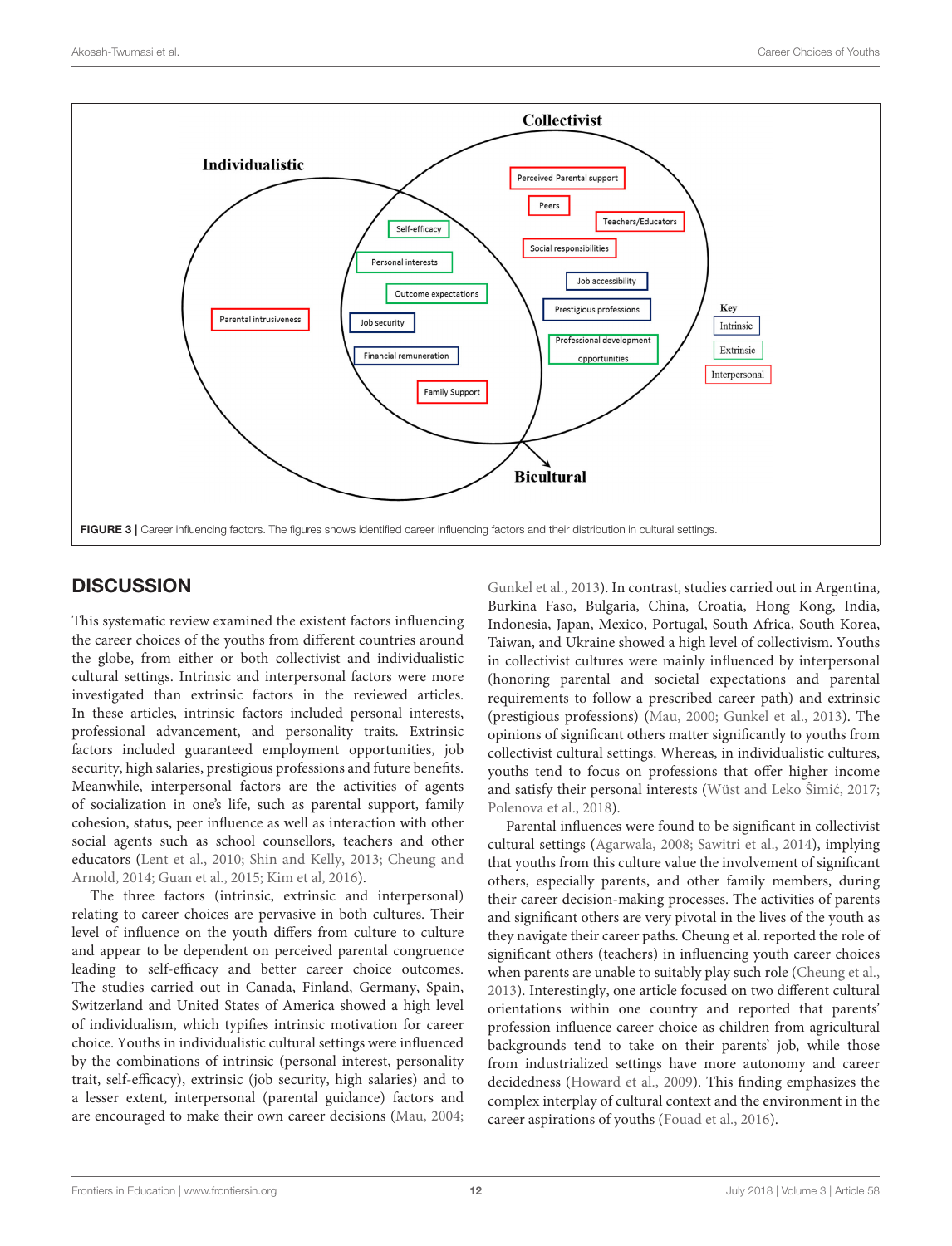The review suggests that youths of collectivist orientations, tend to subordinate personal interests to group goals, emphasizing the standards and importance of relatedness and family cohesion [\(Kim et al, 2016\)](#page-14-33). However, such patterns of behavior may be conflicted, particularly during cross-cultural transitions. Parental influence have been reported to generate difficulties within the family and discrepancies over career choice decisions are not uncommon within both cultures [\(Myburgh,](#page-14-37) [2005;](#page-14-37) [Keller and Whiston, 2008;](#page-14-38) [Dietrich and Kracke, 2009;](#page-13-22) [Sawitri et al., 2014\)](#page-14-29). The conundrum is will adolescents of collectivist orientation be comfortable with their cultural ethos after resettling in a different environment with individualistic cultural beliefs and practices?

Our study revealed that when youth transfer from their heritage culture to a different cultural setting, their cultural values are challenged and their career decision-making patterns may be affected. For instance, Tao et al. reported that students of Chinese descent who were acculturated to Canada primed personal interests, self-efficacy and financial stability instead of honoring parental and societal expectations in their career decision-making [\(Tao et al., 2018\)](#page-14-14). Similarly, Asian American students with stronger adherence to Asian values had a high sense of obligation to parents [\(Polenova et al., 2018\)](#page-14-34) and were more likely to perceive family support than their counterparts who were more acculturated to American values [\(Hui and Lent,](#page-14-13) [2018\)](#page-14-13). Our data also suggest a strong interplay of individualist and collectivist cultural values coexisting in harmony and jointly influencing how the youth in the current global environment define themselves, relate to others, and decide priorities in conforming to social/societal norms. Movement across cultures (migration) leads to several changes and adjustments in an individual's life. The internal and psychological changes the youth may encounter, otherwise known as psychological acculturation, also affect their career identity [\(Berry, 1997\)](#page-13-23). Given that only three out of the 30 reviewed studies were conducted in bicultural settings [\(Hui and Lent, 2018;](#page-14-13) [Polenova et al., 2018;](#page-14-34) Tao et al., [2018\)](#page-14-14), further studies are recommended to examine the career choice practices of youths who have transferred from collectivistic to individualistic cultures and vice versa.

# Practical Implications for Counsellors and Policy Makers

Social Learning Theory proposes that the role of a career counselor is to help clients expand their career choices and help clarify beliefs that can interfere or promote their career plans [\(Krumboltz, 1996\)](#page-14-39). Culture has a major influence on people's beliefs therefore, it is integral that career counselors are able to provide culturally responsive career directions to guide the youth in the pursuit of their career aspirations. Providing accessible sources of support and empowering youths to openly discuss their concerns relating to career decisionmaking will broaden the youths' understanding and this could have a significant impact on their academic and career pathways. Family support is important for all youths as they navigate their career explorations, especially for migrants. The role of counselors is not only limited to the youths, it can also benefit the entire family. Essentially, counselors can attempt to engage not just the youths in exploring academic and vocational opportunities, but also offer avenues for families to become involved and connected to the career decision-making processes.

Cultural identities combined with the varied expectations for achievement can be an overwhelming experience for the youth. Counselors can seize this opportunity to provide companionship and direction as the youth figure out their career pathways [\(Gushue et al., 2006;](#page-14-40) [Risco and Duffy, 2011\)](#page-14-41).

The significance of a school environment that is conducive and embraces the racial and academic identity of its students can be a huge asset to boost youth morale. Gonzalez et al. reported that students who feel culturally validated by others at school and experience positive ethnic regard, have more confidence in their career aspirations [\(Gonzalez et al., 2013\)](#page-13-24). Career counselors together with other educators and service providers hold influential positions as they can furnish academic, cultural and social support that family members alone cannot provide.

# Strengths and Limitations of This Study

The major strength of this review is that it has provided increased understanding of the cultural underpinnings of the factors that influence the career choices of youths. The study has also highlighted areas of knowledge gap in the literature, such as fewer studies exploring the impact of extrinsic factors on career choice and the need for more bicultural studies. However, the conclusions drawn from this review are limited to the data that were extracted from the studies identified. We acknowledge that there are caveats with the use of the concepts "collectivist and individualistic" to describe the cultural underpinnings of different countries as there are some fluidity around their usage as suggested by [Hofstede \(1991,](#page-14-42) [2001\)](#page-14-15). However, the use of these concepts was helpful in classifying the cultural background of the participants included in this review. The findings of the studies reviewed within each country may not necessarily be representative of all the cultural orientations in those countries. Furthermore, researchers from different cultures (or studying different cultures) may have chosen to study only the variables that they believe will have relevance. Nevertheless, most of the studies reviewed had large sample sizes and were conducted in various countries across the globe.

# Recommendations

- Of the 30 articles reviewed, only one involved qualitative study designs. Further qualitative studies on this topic are required to provide in-depth understanding of the influences on youth's career choices and to allow causal inferences to be made.
- There were only three articles that examined the career decision-making of the bicultural youths from the perspective of the mainstream and the heritage cultures. Better career choices for the bicultural youth will enhance their selfidentity and lead to commitment to duty and eventual career satisfaction. Without harnessing the potentials of youths through career education and training, the bicultural and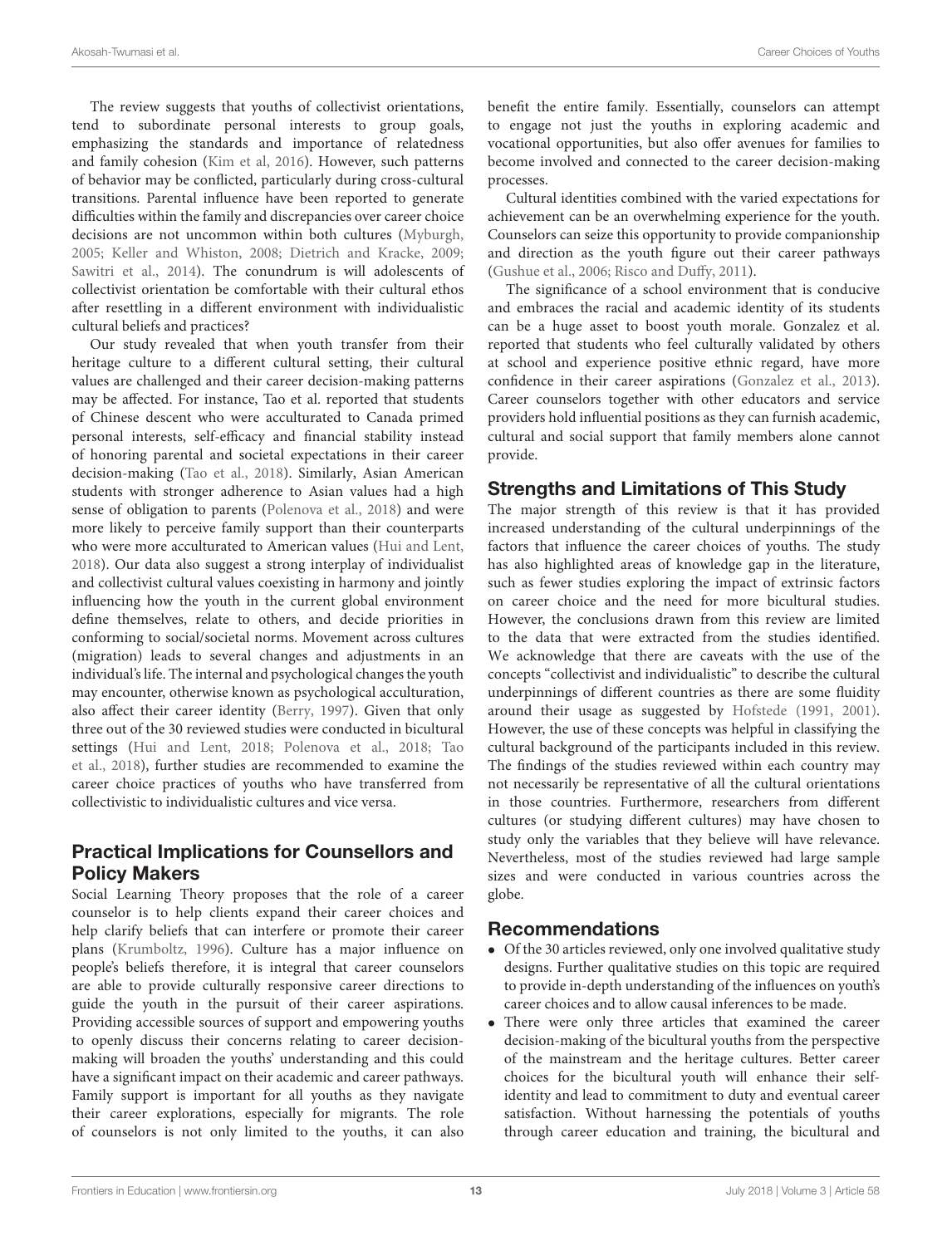migrant youths' face uncertainties in the future in the host country. The rippling effects of such uncertainties in the future could have a detrimental effect on the country's economy. Therefore, there is the need for increased research activities in this area in host countries. Educational system planning should be developed to encourage youth to have self-efficacy and be more involved in job-related information seeking. This will be especially efficient in progressing bicultural youths who might have migrated with their parents into a new culture.

Sound education at school can open ways for career decisions. Interventions designed to assist youth in strengthening their academic self-efficacy, internal motivation, and goal-setting strategies can foster improved career choice outcomes.

## **CONCLUSIONS**

The three factors investigated in this study are pervasive in influencing the career decisions of youths in both individualistic and collectivist societies. In collectivist societies, parental intervention is understood as a requirement to support their

# **REFERENCES**

- <span id="page-13-21"></span>Agarwala, T. (2008). Factors influencing career choice of management students in India. Career Dev. Int. 13, 362–376. doi: [10.1108/13620430810880844](https://doi.org/10.1108/13620430810880844)
- <span id="page-13-11"></span>Amit, A., and Gati, I. (2013). Table or circles: a comparison of two methods for choosing among career alternatives. Career Dev. Q. 61, 50–63. doi: [10.1002/j.2161-0045.2013.00035.x](https://doi.org/10.1002/j.2161-0045.2013.00035.x)
- <span id="page-13-14"></span>Aromataris, E., and Munn, Z. E. (2017). Joanna Briggs Institute Reviewer's Manual. The Joanna Briggs Institute. Available online at: [http://joannabriggs.](http://joannabriggs.org/research/critical-appraisal-tools.html) [org/research/critical-appraisal-tools.html](http://joannabriggs.org/research/critical-appraisal-tools.html)
- <span id="page-13-19"></span>Atitsogbe, K. A., Moumoula, I. A., Rochat, S., Antonietti, J. P., and Rossier, J. (2018). Vocational interests and career indecision in Switzerland and Burkina Faso: cross-cultural similarities and differences. J. Vocat. Behav. 107, 126–140. doi: [10.1016/j.jvb.2018.04.002](https://doi.org/10.1016/j.jvb.2018.04.002)
- <span id="page-13-6"></span>Bakar, A. R., Mohamed, S., Suhid, A., and Hamzah, R. (2014). So you want to be a teacher: what are your reasons? Int. Educ. Stud. 7, 155–161. doi: [10.5539/ies.v7n11p155](https://doi.org/10.5539/ies.v7n11p155)
- <span id="page-13-23"></span>Berry, J. W. (1997). Immigration, acculturation, and adaptation. Appl. Psychol. 46, 5–34.
- <span id="page-13-8"></span>Beynon, J., Toohey, K., and Kishor, N. (1998). Do visible minority students of Chinese and South Asian ancestry want teaching as a career?: perceptions of some secondary school students in Vancouver, B. C. Can. Eth. Stud. J. 30:50.
- <span id="page-13-2"></span>Blanco, Á. (2011). Applying social cognitive career theory to predict interests and choice goals in statistics among Spanish psychology students. J. Voc. Behavior. 78, 49–58. doi: [10.1016/j.jvb.2010.07.003](https://doi.org/10.1016/j.jvb.2010.07.003)
- <span id="page-13-20"></span>Bojuwoye, O., and Mbanjwa, S. (2006). Factors impacting on career choices of technikon students from previously disadvantaged high schools. J. Psychol. Afr. 16, 3–16. doi: [10.1080/14330237.2006.10820099](https://doi.org/10.1080/14330237.2006.10820099)
- <span id="page-13-7"></span>Bossman, I. (2014). Bossman, Ineke, Educational Factors that Influence the Career Choices of University of Cape Coast Students (April 5). Available online at: [https://papers.ssrn.com/sol3/papers.cfm?abstract\\_id=2420846](https://papers.ssrn.com/sol3/papers.cfm?abstract_id=2420846)
- <span id="page-13-0"></span>Bubić, A., and Ivanišević, K. (2016). The role of emotional stability and competence in young adolescents' career judgments. J. Career Dev. 43, 498–511. doi: [10.1177/0894845316633779](https://doi.org/10.1177/0894845316633779)
- <span id="page-13-10"></span>Caldera, Y. M., Robitschek, C., Frame, M., and Pannell, M. (2003). Intrapersonal, familial, and cultural factors in the commitment to a career choice of mexican american and non-hispanic white college Women. J. Counsel. Psychol. 50, 309–323. doi: [10.1037/0022-0167.50.3.309](https://doi.org/10.1037/0022-0167.50.3.309)
- <span id="page-13-3"></span>Carpenter, P., and Foster, B. (1977). The career decisions of student teachers. Educ. Res. Pers. 4, 23–33.

children's efforts and equip them to be responsible and economically productive. Meanwhile, the standard practice in individualistic societies is for parents to endorse their children's opinions and encourage them to choose careers that make them happy. Overall, further research is imperative to guide the understanding of parental influence and diversity in bicultural and migrant youths' career prospects and their ability to use the resources available in their new environments to attain meaningful future career goals. Additional research, particularly qualitative, is required to explore the level of family involvement in youths' career choices among migrant families in different cultural settings.

# AUTHOR CONTRIBUTIONS

PA-T and BM-A extracted the data. BM-A, TE, and DL critically appraised and validated the study findings. PA-T developed the first draft of the manuscript. BM-A, TE, DL, and KT reviewed and edited the manuscript. All authors read and approved the final manuscript for submission.

- <span id="page-13-15"></span>Cheung, F. M., Wan, S. L. Y., Fan, W., Leong, F., and Mok, P. C. H. (2013). Collective contributions to career efficacy in adolescents: a cross-cultural study. J. Vocat. Behav. 83, 237–244. doi: [10.1016/j.jvb.2013.05.004](https://doi.org/10.1016/j.jvb.2013.05.004)
- <span id="page-13-17"></span>Cheung, R., and Arnold, J. (2014). The impact of career exploration on career development among Hong Kong Chinese University students. J. Coll. Stud. Dev. 55, 732–748. doi: [10.1353/csd.2014.0067](https://doi.org/10.1353/csd.2014.0067)
- <span id="page-13-18"></span>Choi, K., and Kim, D. Y. (2013). A cross cultural study of antecedents on career preparation behavior: learning motivation, academic achievement, and career decision self-efficacy. J. Hosp. Leis Sports Tour Educ. 13, 19–32. doi: [10.1016/j.jhlste.2013.04.001](https://doi.org/10.1016/j.jhlste.2013.04.001)
- <span id="page-13-22"></span>Dietrich, J., and Kracke, B. (2009). Career-specific parental behaviors in adolescents' development. J. Vocat. Behav. 75, 109–119. doi: [10.1016/j.jvb.2009.03.005](https://doi.org/10.1016/j.jvb.2009.03.005)
- <span id="page-13-5"></span>Edwards, K., and Quinter, M. (2011). Factors influencing students career choices among secondary school students in Kisumu municipality, Kenya. J. Emerg. Trends Educ. Res. Policy Stud. 2, 81–87. Available online at: [http://hdl.handle.](http://hdl.handle.net/10520/EJC135714) [net/10520/EJC135714](http://hdl.handle.net/10520/EJC135714)
- <span id="page-13-13"></span>Fan, W., Cheung, F. M., Leong, F. T. L., and Cheung, S. F. (2014). Contributions of family factors to career readiness: a cross-cultural comparison. Career Dev. Q. 62, 194–209. doi: [10.1002/j.2161-0045.2014.00079.x](https://doi.org/10.1002/j.2161-0045.2014.00079.x)
- <span id="page-13-12"></span>Fan, W., Cheung, F. M., Leong, F. T., and Cheung, S. F. (2012). Personality traits, vocational interests, and career exploration: a cross-cultural comparison between American and Hong Kong students. J. Career Assess. 20, 105–119. doi: [10.1177/1069072711417167](https://doi.org/10.1177/1069072711417167)
- <span id="page-13-16"></span>Fouad, N. A., Kim, S.-y., Ghosh, A., Chang, W., Figueiredo, C. (2016). Family influence on career decision making:validation in india and the United States. J. Career Assess. 24, 197–212. doi: [10.1177/1069072714565782](https://doi.org/10.1177/1069072714565782)
- <span id="page-13-1"></span>Gati, I., and Saka, N. (2001). High school students' career-related decision-making difficulties. J. Counsel. Dev. 79:331. doi: [10.1002/j.1556-6676.2001.tb01978.x](https://doi.org/10.1002/j.1556-6676.2001.tb01978.x)
- <span id="page-13-4"></span>Gokuladas, V. K. (2010). Factors that influence first-career choice of undergraduate engineers in software services companies: a South Indian experience. Career Dev. Int. 15, 144–165. doi: [10.1108/13620431011040941](https://doi.org/10.1108/13620431011040941)
- <span id="page-13-24"></span>Gonzalez, L. M., Stein, G. L., and Huq, N. (2013). The Influence of Cultural identity and perceived barriers on college-going beliefs and aspirations of latino youth in emerging immigrant communities. Hisp. J. Behav. Sci. 35, 103–120. doi: [10.1177/0739986312463002](https://doi.org/10.1177/0739986312463002)
- <span id="page-13-9"></span>Guan, Y., Chen, S. X., Levin, N., Bond, M. H., Luo, N., Xu, J., et al. (2015). Differences in career decision-making profiles between american and chinese university students: the relative strength of mediating mechanisms across cultures. J. Cross-Cult Psychol. 46, 856–872. doi: [10.1177/0022022115585874](https://doi.org/10.1177/0022022115585874)